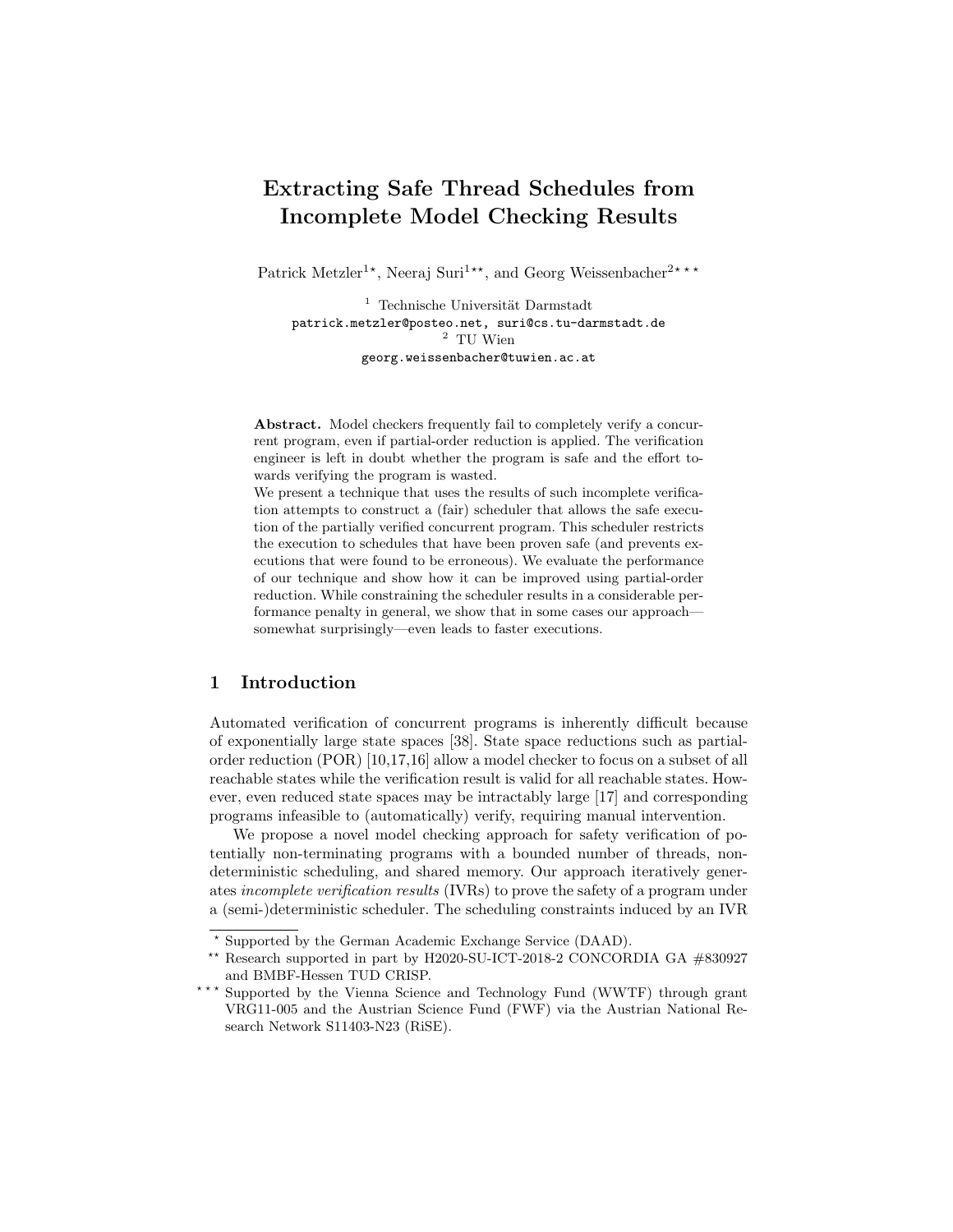can be enforced by iteratively relaxed scheduling [\[29\]](#page-17-1), a technique to enforce finegrained orderings of concurrent memory events. When the scheduling constraints of an IVR are enforced, all executions (under all non-deterministic inputs) are safe, even if the underlying (operating system) scheduler is non-deterministic. Thereby, the program can be executed safely before a (potentially infeasible) complete verification result is available. Executions can still exploit concurrency and the number of memory accesses that are executed concurrently may even be increased. As the model checking problem is eased, additional programs become tractable. Furthermore, IVRs can be used to safely execute unsafe programs which are safe under at least one scheduler. E.g., instead of programming synchronization explicitly, our model checking algorithm can be used to synthesize synchronization so that all executions are safe.

We use the producer-consumer example from Fig. [1](#page-1-0) to explain our approach. The verifier analyses an initial schedule, e.g., where thread  $T_1$  and  $T_2$  produce and consume in turns, and emits an IVR  $\mathcal{R}_1$ , guaranteeing safe executions under this schedule. With its second IVR, the verifier might verify the correctness of producing two items in a row and the scheduling constraints can be relaxed accordingly. When the verifier hits an unsafe execution (the consumer produces an underflow), it emits

<span id="page-1-3"></span><span id="page-1-2"></span><span id="page-1-1"></span><span id="page-1-0"></span>

|                | 1 initially:                 |    | 11 produce:      |
|----------------|------------------------------|----|------------------|
| $\overline{2}$ | empty buffer of              | 12 | lock(mutex)      |
|                | size N                       | 13 | if count $< N$ : |
| 3              | $count = 0$                  | 14 | put item         |
| $\overline{4}$ | $m$ utex $= 0$               | 15 | count $+= 1$     |
|                | 5 thread $T_1$ :             | 16 | unlock(mutex)    |
| 6              | while true:                  |    | 17 consume:      |
| $\overline{7}$ | produce()                    | 18 | lock(mutes)      |
|                | $\rm s$ thread $T_{\rm 2}$ : | 19 | remove item      |
| 9              | while true:                  | 20 | $count == 1$     |
| 10             | consume()                    | 21 | unlock(mutex)    |

Fig. 1: Producer-consumer problem with bug

an unsafe IVR for debugging. If the verifier accomplishes to analyze all possible executions of the program, it will report the final result partially safe, as the program can be used safely under all inputs but unsafe executions exist. Had there been no unsafe or safe IVR, the final result would be safe or unsafe, respectively.

This paper shows how to instantiate our approach by answering these questions: 1. Which state space abstractions are suitable for iterative model checking? The abstraction should be able to represent non-terminating executions and facilitate the extraction of schedules. 2. How to formalize and represent suitable IVRs? IVRs should be as small as possible in order to allow short iterations, while they must be large enough to guarantee fully functional executions under all possible program inputs. More precisely, for every possible program input, an IVR must cover a program execution. 3. What are suitable model checking algorithms that can be adapted to produce IVRs? A suitable algorithm should easily allow to select schedules for exploration.

## 2 Incomplete verification results

#### 2.1 Basic definitions

A program P comprises a set S of states (including a distinct initial state) and a finite set  $\mathscr T$  of threads. Each state  $s \in S$  maps program counters and variables to values. We use  $I(s)$  to denote the program location of a state s, which comprises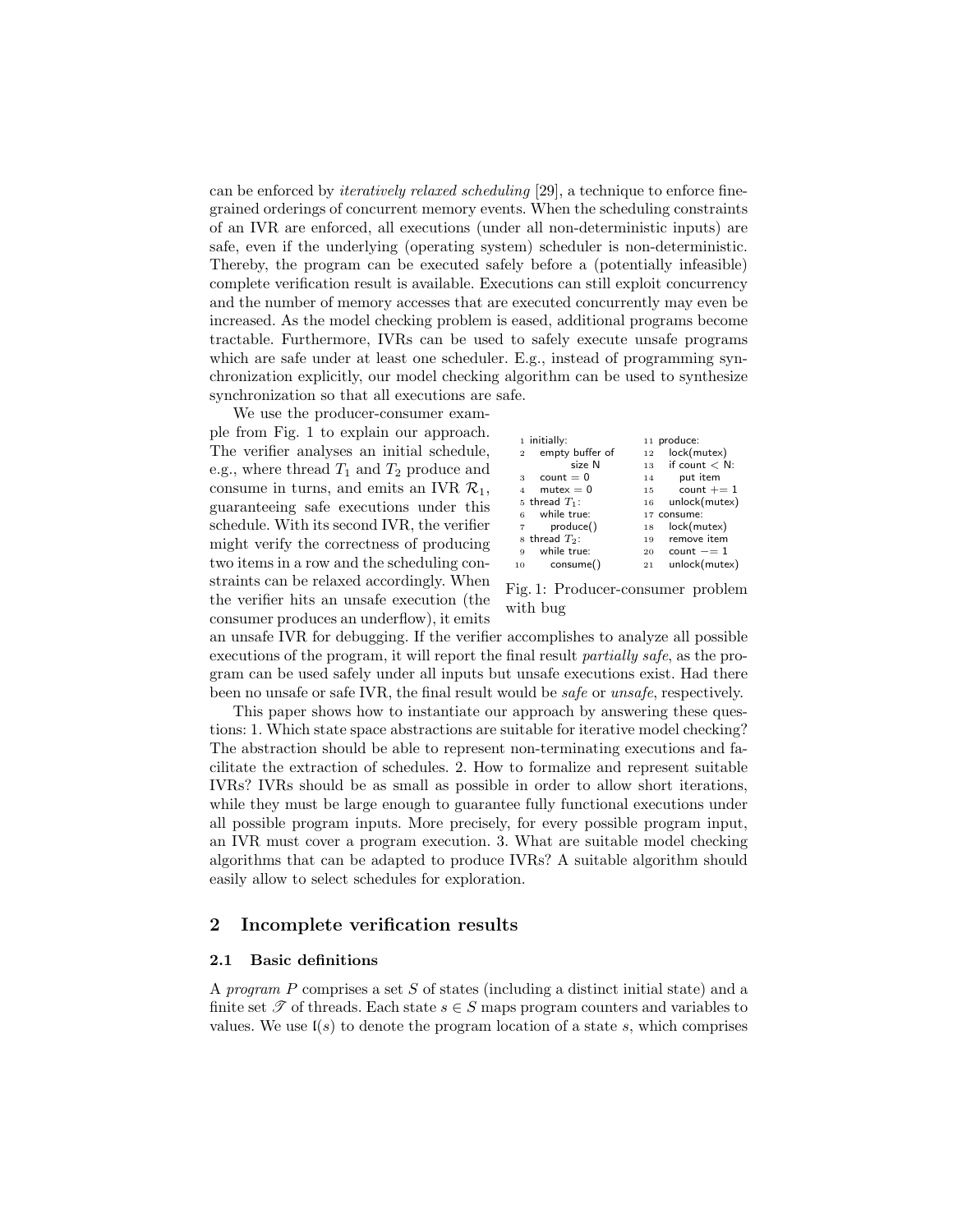a local location  $I_T(s)$  for each thread  $T \in \mathcal{T}$ . W.l.o.g. we assume the existence of a single error location that is only reachable if the program  $P$  is not safe.

A state formula  $\phi$  is a predicate over the program variables encoding all states s in which  $\phi(s)$  evaluates to true. A transition relation R relates states s and their successor states  $s'$ . Each tread  $T$  is partitioned into local transitions  $R_{\mathfrak{l},\mathfrak{l}'}$  such that  $\mathfrak{l} = \mathfrak{l}_T(s)$  and  $\mathfrak{l}' = \mathfrak{l}_T(s')$  for all s, s' satisfying  $R_{\mathfrak{l},\mathfrak{l}'}(s,s')$  and  $R_{\mathfrak{l},\mathfrak{l}'}$  leaves the program locations and variables of other threads unchanged. We use  $Guard(R)$  to denote a predicate encoding  $\exists s' \, R(s, s')$ , e.g.,  $Guard(R_{13,14})$ is (count  $\langle N \rangle$ ) for the transition from location [13](#page-1-1) to [14](#page-1-2) in Fig. [1.](#page-1-0) We say that  $R_{\mathfrak{l},\mathfrak{l}'}$  (or T, respectively) is *active* at location l and enabled in a state s iff  $\mathfrak{l}(s) = \mathfrak{l}$ and s satisfies  $Guard(R)$ . Multiple transitions of a thread T at a location can be active, but we allow only one transition  $R$  to be enabled at a given state and define enabled  $T(s) := \{R\}$  if R exists and enabled  $T(s) := \emptyset$  otherwise.

If there exist states s for which no transition of a thread  $T$  is enabled (e.g., in line [12](#page-1-3) in Fig. [1\)](#page-1-0), T may block. We assume that such locations  $I_T(s)$  are (conservatively) marked by  $may-block(I<sub>T</sub>(s)).$ 

An execution is a sequence  $s_0, T_1, s_1, \ldots$ , where  $s_0$  is the initial state and the states  $s_i$  and  $s_{i+1}$  in every adjacent triple  $(s_i, T_i, s_{i+1})$  are related by the transition relation of  $T_i$ . An execution that does not reach the error location is safe. A deadlock is a state s in which no transitions are enabled. W.l.o.g. we assume that all finite executions correspond to deadlocks and are undesirable; intentionally terminating executions can be modelled using terminal locations with self-loops.

An execution  $\tau$  is (strongly) fair if every thread  $T_i$  enabled infinitely often in  $\tau$  is also scheduled infinitely often [\[5\]](#page-16-3). We assume that fairness is desirable and enforce it by our algorithm presented in Sec. [3.](#page-6-0) Other notions of fairness such as weak fairness can be enforced analogously.

Non-determinism can arise both through scheduling and non-deterministic transitions. A scheduler can resolve the former kind of non-determinism.

**Definition 1** (scheduler). A scheduler  $\zeta$ :  $(S \times \mathcal{T})^* \times S \rightarrow \mathcal{T}$  of a program F is a function that takes an execution prefix  $s_0, T_1, \ldots, T_n, s_n$  and selects a thread that is enabled at  $s_n$ , if such a thread exists. A scheduler  $\zeta$  is deadlock-free (fair, respectively) if all executions possible under  $\zeta$  are deadlock-free (fair).

A scheduler for the program of Fig. [1,](#page-1-0) for instance, must select  $T_1$  rather than  $T_2$  for the prefix  $s_{init}, T_1, s_1, T_1, s_2, T_1, s_3, T_2, s_4, T_2, s_5$ , since at that point the lock is held by  $T_1$  and  $\mathit{enabled}_{T_2}(s_5) = \emptyset$ .

Non-deterministic transitions are the second source of non-determinism. If  $R_{\mathfrak{l},\mathfrak{l}'}$  of thread T allows multiple successor states for a state s, we presume the existence of input symbols X such that each  $\iota \in X$  determines a unique successor state s' by selecting an  $R^{\iota}_{\mathfrak{l},\mathfrak{l}'}\subseteq R_{\mathfrak{l},\mathfrak{l}'}$  with  $R^{\iota}_{\mathfrak{l},\mathfrak{l}'}(s,s').$ 

**Definition 2 (input).** An input is a function  $\chi : (S \times \mathcal{T})^* \to X$ , which chooses an input symbol depending on the current execution prefix.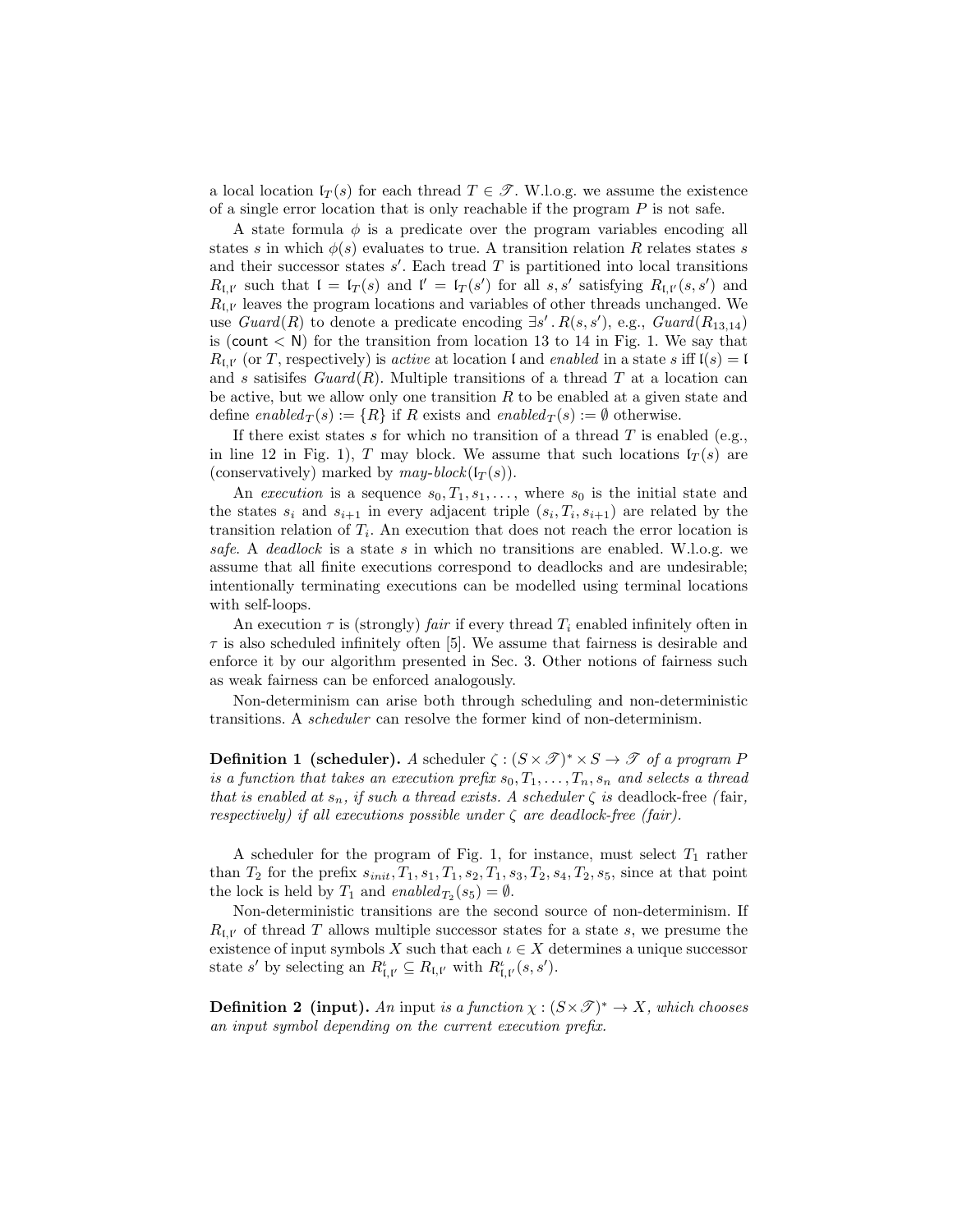In conjunction, an input and a scheduler render a program completely deterministic: the input  $\chi$  and scheduler  $\zeta$  select a transition in each step such that each adjacent triple  $(s_i, T_{i+1}, s_{i+1})$  is uniquely determined.

For Partial Order Reduction (POR), we assume that a symmetric independence relation  $\parallel$  on transitions of different threads is given, which induces an equivalence relation on executions. Two transitions  $R_1$  and  $R_2$  are only independent if they are from distinct threads, they are commutative at states where both  $R_1$  and  $R_2$  are enabled, and executing  $R_1$  does neither enable nor disable  $R_2$ . We write  $R_1 \nparallel R_2$  if  $R_1$  and  $R_2$  are not independent.

#### 2.2 Requirements on incomplete verification results

Our goal is to ease the verification task by producing incomplete verification results (IVRs) which prove the program safety under reduced non-determinism, i.e., only for a certain scheduler. We only allow "legitimate" restrictions of the scheduler that do not introduce deadlocks or exclude threads. Inputs must not be restricted, since this might reduce functionality and result in unhandled inputs.

Hence, we define an IVR to be a function  $\mathcal R$  that maps execution prefixes to sets of threads, representing scheduling constraints. An IVR for the program from Fig. [1,](#page-1-0) for instance, may output  $\{T_1\}$  in states with an empty buffer, meaning that only thread  $T_1$  may be scheduled here, and  $\{T_2\}$  otherwise, so that an item is produced if and only if the buffer is empty. A scheduler  $\zeta_{\mathcal{R}}$  enforces (the scheduling constraints of) an IVR  $\mathcal R$  if  $\zeta_{\mathcal R}(\tau) \in \mathcal R(\tau)$  for all execution prefixes  $\tau$ . IVR  $\mathcal R$  permits all executions possible under a scheduler that enforces  $\mathcal R$ .

The remainder of this subsection discusses the requirements on useful IVRs. We define *safe*, *realizable*, *deadlock-free*, *fairness-admitting*, and *fair* IVRs. In the following subsection, we instantiate IVRs with abstract reachability trees (ARTs).

Safety. An IVR  $R$  can either expose a bug in a program or guarantee that all permitted executions are safe. Here, we are only concerned with the latter case. An IVR  $R$  is *safe* if all executions permitted by  $R$  are safe. An unsafe IVR permits an unsafe execution and is called a counterexample.

Completeness. To reduce the work for the model checker, a safe IVR  $R$  should ideally have to prove the correctness of as few executions as possible. At the same time, it should cover sufficiently many executions so that the program can be used without functional restrictions. For instance, the IVR  $\mathcal{R}(\tau) := \emptyset$ , for all  $\tau$ , is safe but not useful, as it does not permit any execution. Consequently,  $\mathcal{R}$ should permit at least one enabled transition, in all non-deadlock states, which is done by *realizable* IVRs: an IVR  $R$  is *realizable* if at least one scheduler that enforces  $R$  exists. Furthermore, an IVR should never introduce a deadlock: an IVR  $\mathcal R$  is *deadlock-free* if all schedulers that enforce  $\mathcal R$  are deadlock-free.

*Fairness.* In general, we deem only fair executions desirable. The IVR  $\mathcal{R}(\tau) :=$  ${T_1}$ , for instance, is deadlock-free for the program of Fig. [1](#page-1-0) but useless, as no item is consumed. A deadlock-free IVR admits fairness if there exists a fair scheduler enforcing  $R$  (i.e., a fair execution of the program is possible).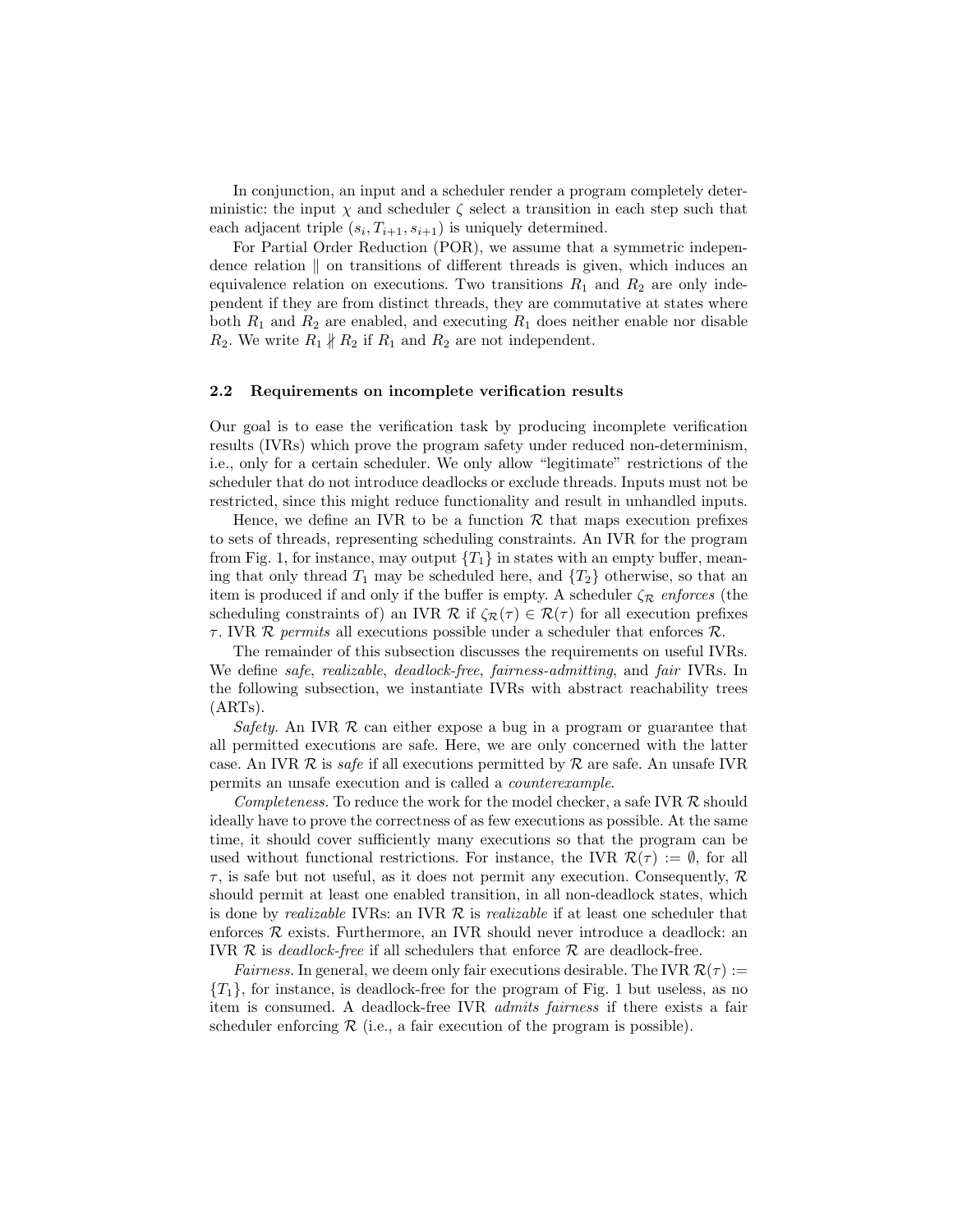If a scheduler permits both fair and unfair executions, it might be difficult to guarantee fairness at runtime. In such cases, a fair IVR can be used: A deadlockfree IVR  $\mathcal R$  is *fair* if all schedulers enforcing  $\mathcal R$  are fair.

#### <span id="page-4-0"></span>2.3 Abstract reachability trees as incomplete verification results

In this subsection, we instantiate the notion of IVRs using abstract reachability trees (ARTs), which underly a range of software model checking tools [\[21,](#page-16-4)[28,](#page-17-2)[23,](#page-17-3)[9\]](#page-16-5) and have recently been used for concurrent programs [\[39\]](#page-17-4). Due to the explicit representation of scheduling choices from the beginning of an execution up to an (abstract) state, ARTs are well-suited to represent IVRs. Model checking algorithms based on ARTs perform a path-wise exploration of program executions and represent the current state of the exploration using a tree in which each node v corresponds to a set of states at a program location  $\mathfrak{l}(v)$ . These states, represented by a predicate  $\phi(v)$ , (safely) over-approximate the states reachable via the program path from the root of the ART  $(\epsilon)$  to v. Edges expanded at v correspond to transitions starting at  $\mathfrak{l}(v)$ . A node w may cover v (written  $v \triangleright w$ ) if the states at w include all states at  $v \, (\phi(v) \Rightarrow \phi(w))$ ; in this cases, v is covered  $(covered(v))$  and its successors need not be further explored. (Intuitively, executions reaching  $v$  are continued from  $w$ .) Formally, an ART is defined as follows:

Definition 3 (abstract reachability tree [\[28,](#page-17-2)[39\]](#page-17-4)). An abstract reachability tree (ART) is a tuple  $\mathscr{A} = (V, \epsilon, \rightarrow, \rhd)$ , where  $(V, \rightarrow)$  is a finite tree with root  $\epsilon \in V$  and  $\triangleright \subseteq V \times V$  is a covering relation. Nodes v are labeled with global control locations and state formulas, written  $\mathfrak{l}(v)$  and  $\phi(v)$ , respectively. Edges  $(v, w) \in \rightarrow$  are labeled with a thread and a transition, written  $v \stackrel{T, R}{\longrightarrow} w$ .

Intuitively, an ART  $\mathscr A$  is well-labeled [\[28\]](#page-17-2) if  $\mathscr A$ 's  $\rightarrow$ -edges represent the transitions of the program and edges  $v \geq w$  indicate that all states modeled by node v are also modeled by node w. Formally,  $\mathscr A$  is well-labeled if for every edge  $v \xrightarrow{T,R_{1,l'}} w$  in  $\mathscr A$  we have that (i)  $\phi(\epsilon)$  represents the initial state, (ii)  $\phi(v)(s) \wedge R_{\mathfrak{l},\mathfrak{l}'}(s,s') \Rightarrow \phi(w)(s')$  and  $\mathfrak{l}_T(v) = \mathfrak{l}$  and  $\mathfrak{l}_T(w) = \mathfrak{l}'$ , and (iii) for every v, w with  $v \triangleright w$ ,  $\phi(v) \Rightarrow \phi(w)$  and  $\neg covered(w)$ .

An incomplete ART  $\mathscr{A}_{p-c}$  for the producer-consumer problem of Fig. [1](#page-1-0) is shown on the right. Nodes show the state formulas and edges are labeled with the thread and statement corresponding to the transition.

ART-induced schedulers. A welllabeled ART  $\mathscr A$  directly corresponds to an IVR  $\mathcal{R}_{\mathscr{A}}$  that simulates an execution by traversing  $\mathscr A$ . We define  $\mathcal R_{\mathscr A}$  as follows: Let  $\tau = s_0, T_1, s_1, \ldots, s_n$  be an ex-



ecution prefix. If  $\mathscr A$  contains no path that corresponds to  $\tau$ ,  $\mathcal R_{\mathscr A}$  leaves the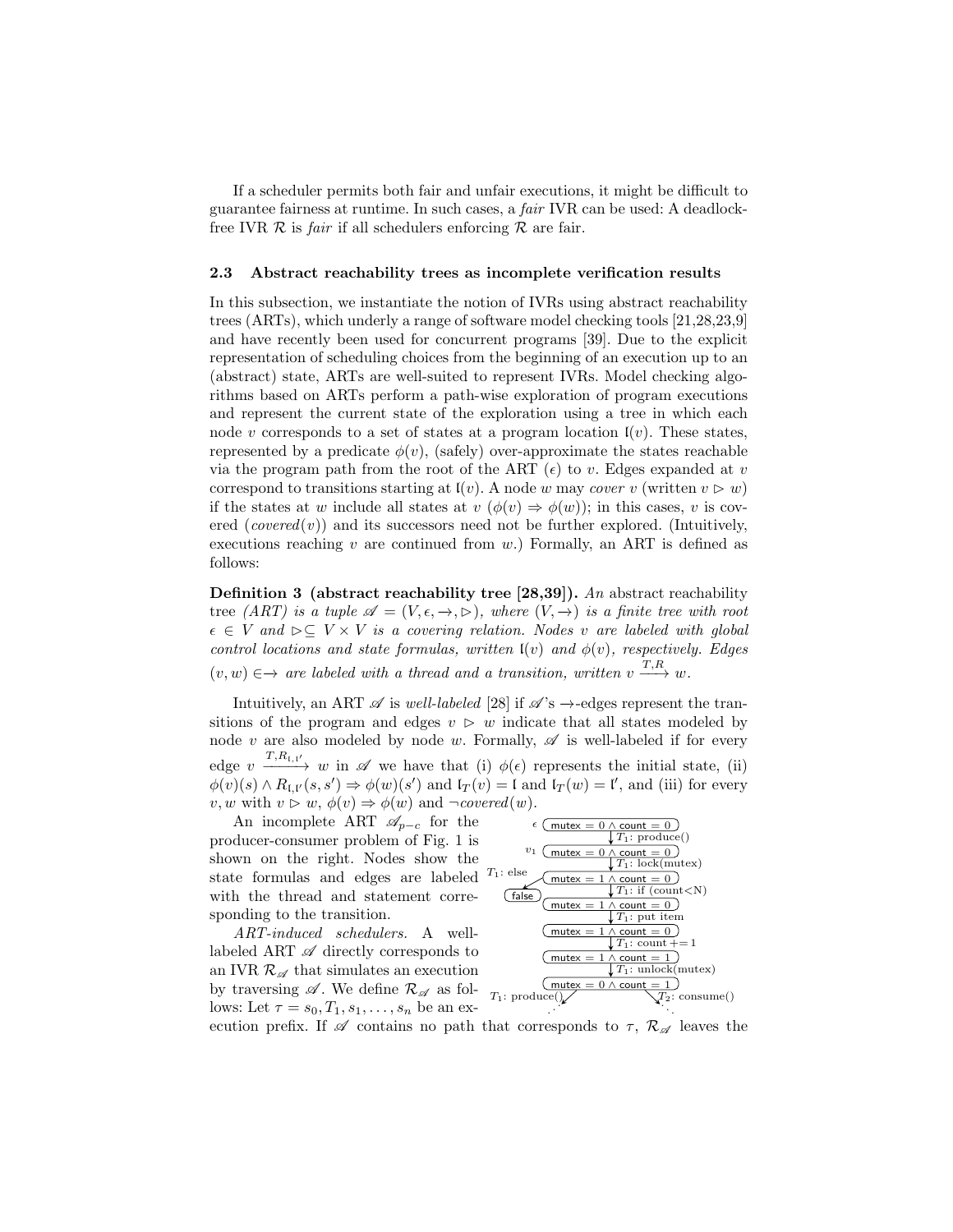schedules for this execution unconstrained. Otherwise, let  $v_n$  be the last node of the path in  $\mathscr A$  that corresponds to  $\tau$ .  $\mathcal R_{\mathscr A}$  permits exactly those threads that are expanded at  $v_n$  (or at w if  $v_n$  is covered by some node w). E.g., the execution prefix  $\tau = s_0, T_1, s_1$  corresponds to the path from  $\epsilon$  to  $v_1$  in  $\mathscr{A}_{p-c}$ . As only  $T_1$  is expanded at  $v_1, \mathcal{R}_{\mathscr{A}_{p-c}}$  allows only  $\{T_1\}$  after  $\tau$ .

Safety. An ART is safe if whenever  $I_T(v)$  is the error location then  $\phi(v)$  = false. As only safe executions may correspond to a path in a safe ART (cf. Theorem 3.3 of [\[39\]](#page-17-4)),  $\mathcal{R}_{\mathscr{A}}$  is a safe IVR.

Completeness. In order to derive a deadlock-free IVR from a well-labeled ART  $\mathscr A$ , we have to fully expand at least one thread T at each node v that represents reachable states (where  $T$  is fully expanded at  $v$  if  $v$  has an outgoing edge for every active transition of T at  $l_T(v)$ ). However, there may exist reachable states s represented by  $\phi(v)$  for which no action of T is enabled (i.e., enabled  $\tau(s) = \emptyset$ ). If T is the only thread expanded at  $v, \mathcal{R}_{\mathscr{A}}$  is not realizable. This situation can arise for locations I at which T may block (marked with may-block( $I_T$ )).

Consequently, whenever may-block( $I_T(v)$ ) in a deadlock-free ART  $\mathscr A$ , we require that  $\phi(v)$  is strong enough to entail that the transitions R of T expanded at v (or at the node covering v, respectively) are enabled (i.e.,  $\phi(v) \Rightarrow Guard(R)$ ). For instance,  $\phi(v_1)$  in the ART shown above proves the enabledness of  $T_1$  at  $v_1$ , as  $\phi(v_1) \Rightarrow$  mutex = 0 and lock(mutex) is enabled if mutex = 0.

## **Lemma 1.** If an ART  $\mathscr A$  is deadlock-free,  $\mathcal R_{\mathscr A}$  is a deadlock-free IVR.

Fairness. IVRs derived from deadlock-free ARTs do not necessarily admit fairness if the underlying ART contains cycles (across  $\triangleright$  and  $\rightarrow$  edges) that represent unfair executions. In order to make sure a deadlock-free ART admits fairness we implement a scheduler that allows  $\mathscr A$  to schedule each thread infinitely often (whenever it is enabled infinitely often) by requiring that every  $(\triangleright \cup \rightarrow)$ -cycle is "fair", defined as follows.

**Definition 4 (ART admitting fairness).** A deadlock-free ART  $\mathscr{A} = (V, \epsilon, \rightarrow$ ,  $\triangleright$ ) admits fairness if every ( $\triangleright$  ∪ →)-cycle contains, for every thread T that is enabled at a node of the cycle, a node v such that T is expanded at v.

**Lemma 2.** If an ART  $\mathscr A$  admits fairness,  $\mathcal R_{\mathscr A}$  is an IVR that admits fairness.

Note that the expansion of a thread  $T$  at a node in a cycle does not guarantee that the transition is part of the cycle. A slight modification of the fairness condition for ARTs leads to a sufficient condition for ARTs as fair IVRs, as the following definition and lemma show. The difference in the fairness condition is that all enabled threads are expanded within each ( $\triangleright \cup \rightarrow$ )-cycle c, which we denote by  $fair(c)$ . The ( $\triangleright \cup \rightarrow$ )-cycle shown on the right, for instance, is fair.

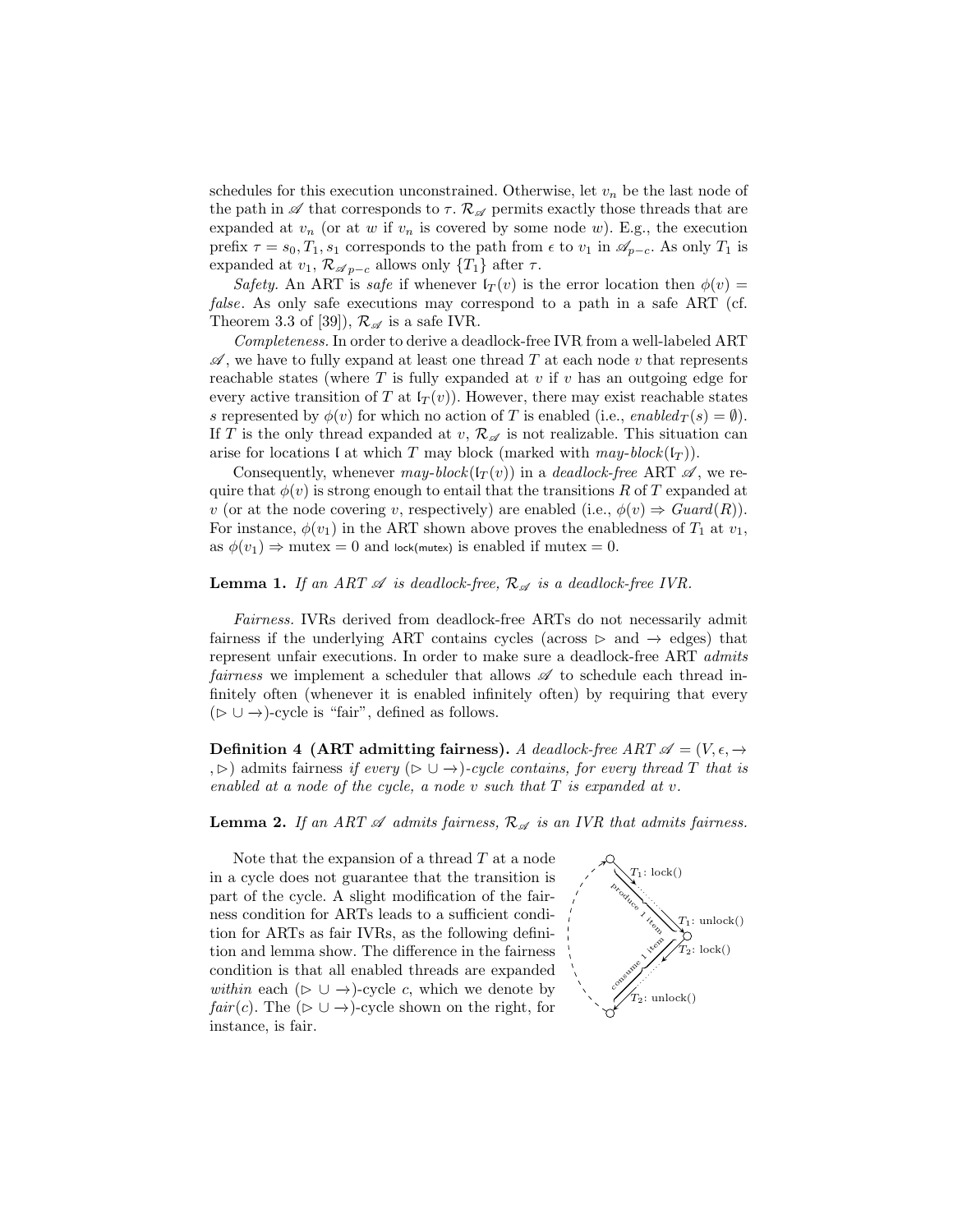#### Algorithm 1 Part 1: Iterative IMPACT for concurrent programs: main procedure (based on [\[39\]](#page-17-4))

<span id="page-6-9"></span><span id="page-6-7"></span><span id="page-6-6"></span><span id="page-6-2"></span><span id="page-6-1"></span>

|              | : Program with threads $\mathscr{T}$<br>input                                                                                           |    |                                       |  |  |  |  |
|--------------|-----------------------------------------------------------------------------------------------------------------------------------------|----|---------------------------------------|--|--|--|--|
|              | <b>intermediate outputs:</b> fair ARTs $\mathscr{A}_1 \subseteq \mathscr{A}_2 \subseteq \ldots \subseteq \mathscr{A}_n$ and unsafe ARTs |    |                                       |  |  |  |  |
|              | : safe, partially safe, or unsafe<br>output                                                                                             |    |                                       |  |  |  |  |
|              |                                                                                                                                         |    |                                       |  |  |  |  |
|              | <b>Data:</b> $\mathscr{A} = (V, \epsilon, \rightarrow, \rhd) := (\{\epsilon\}, \epsilon, \emptyset, \emptyset),$                        |    | 17 Function Iteration()               |  |  |  |  |
|              | $W := {\varepsilon}, I := {\varepsilon}$                                                                                                | 18 | $W := \text{New\_Scheduling\_Start()$ |  |  |  |  |
|              | 1 Function Main()                                                                                                                       | 19 | if $W = \emptyset$ then               |  |  |  |  |
| $\mathbf{2}$ | while <i>true</i> do                                                                                                                    | 20 | return no progress                    |  |  |  |  |
| 3            | $status := Iteration()$                                                                                                                 | 21 | while $W \neq \emptyset$ do           |  |  |  |  |
| 4            | if status $= no$ progress then                                                                                                          | 22 | select and remove $v$ from $W$        |  |  |  |  |
| 5            | break                                                                                                                                   | 23 | Close(v)                              |  |  |  |  |
| 6            | else if $status = counterexample$                                                                                                       | 24 | if $v$ not covered then               |  |  |  |  |
|              | then                                                                                                                                    | 25 | status := Refine $(v)$                |  |  |  |  |
| 7            | <b>yield</b> $\mathscr A$ as an unsafe IVR                                                                                              | 26 | if status = counterexample then       |  |  |  |  |
| 8            | else                                                                                                                                    | 27 | return counterexample                 |  |  |  |  |
| 9            | $\mathscr{A}' :=$ Remove Error Paths $(\mathscr{A})$                                                                                    | 28 | status := $Check\_Enabledness(v)$     |  |  |  |  |
| 10           | <b>yield</b> $\mathscr{A}'$ as a safe IVR                                                                                               | 29 | if status $= no$ progress then        |  |  |  |  |
| 11           | if $\mathscr A$ is safe then                                                                                                            | 30 | return no progress                    |  |  |  |  |
| 12           | return safe                                                                                                                             | 31 | Expand $(v)$                          |  |  |  |  |
| 13           | else if Remove_Error_Paths $(\mathscr{A})$                                                                                              | 32 | return <i>progress</i>                |  |  |  |  |
|              | <i>admits fairness</i> then                                                                                                             |    |                                       |  |  |  |  |
| 14           | return partially-safe                                                                                                                   |    |                                       |  |  |  |  |
|              | else                                                                                                                                    |    |                                       |  |  |  |  |
| 15           |                                                                                                                                         |    |                                       |  |  |  |  |
| 16           | return <i>unsafe</i>                                                                                                                    |    |                                       |  |  |  |  |

<span id="page-6-8"></span><span id="page-6-5"></span><span id="page-6-4"></span><span id="page-6-3"></span>**Definition 5 (fair ART).** A deadlock-free ART  $\mathscr{A} = (V, \epsilon, \rightarrow, \rhd)$  is fair if  $fair(c) holds for every (\rhd \cup \rightarrow) - cycle c.$ 

**Lemma 3 (fairness).** For all fair ARTs  $\mathscr A$ ,  $\mathcal R_{\mathscr A}$  is a fair IVR.

Given an ART  $\mathscr A$  that admits fairness, one can generate a fair ART  $\mathscr A'$  such that  $\mathcal{R}_{\mathscr{A}}$  permits all executions permitted by  $\mathcal{R}_{\mathscr{A}}$ .

## <span id="page-6-0"></span>3 Iterative model checking

A suitable algorithm for our framework must generate fair IVRs. We use model checking based on ARTs (cf. Sec. [2.3\)](#page-4-0), which allows us to check infinite executions and explicitly represent scheduling. Nevertheless, other program analysis techniques such as symbolic execution are also suitable to generate IVRs. In particular, our algorithm (Alg. 1 parts [1](#page-6-1) and [2\)](#page-7-0) constitutes an iterative extension of the Impact algorithm [\[28\]](#page-17-2) for concurrent programs [\[39\]](#page-17-4). We chose Impact as a base for our algorithm because it has an available implementation for multithreaded programs, which we use to evaluate our approach in Sec. [5.](#page-9-0)

Impact generates an ART by path-wise unwinding the transitions of a program. Once an error location is reached at a node  $v$ , IMPACT checks whether the path  $\pi$  from the ART's root to v corresponds to a feasible execution. If this is the case, a property violation is reported; otherwise, the node labeling is strengthened via interpolation. Thereby, a well-labeled ART is maintained. Once the ART is complete, its node labeling provides a safety proof for the program.

In each iteration, our extended algorithm yields an IVR which is either unsafe (a counterexample) or fair (can be used as scheduling constraints). If the algorithm terminates, it outputs "safe", "partially safe", or "unsafe", depending on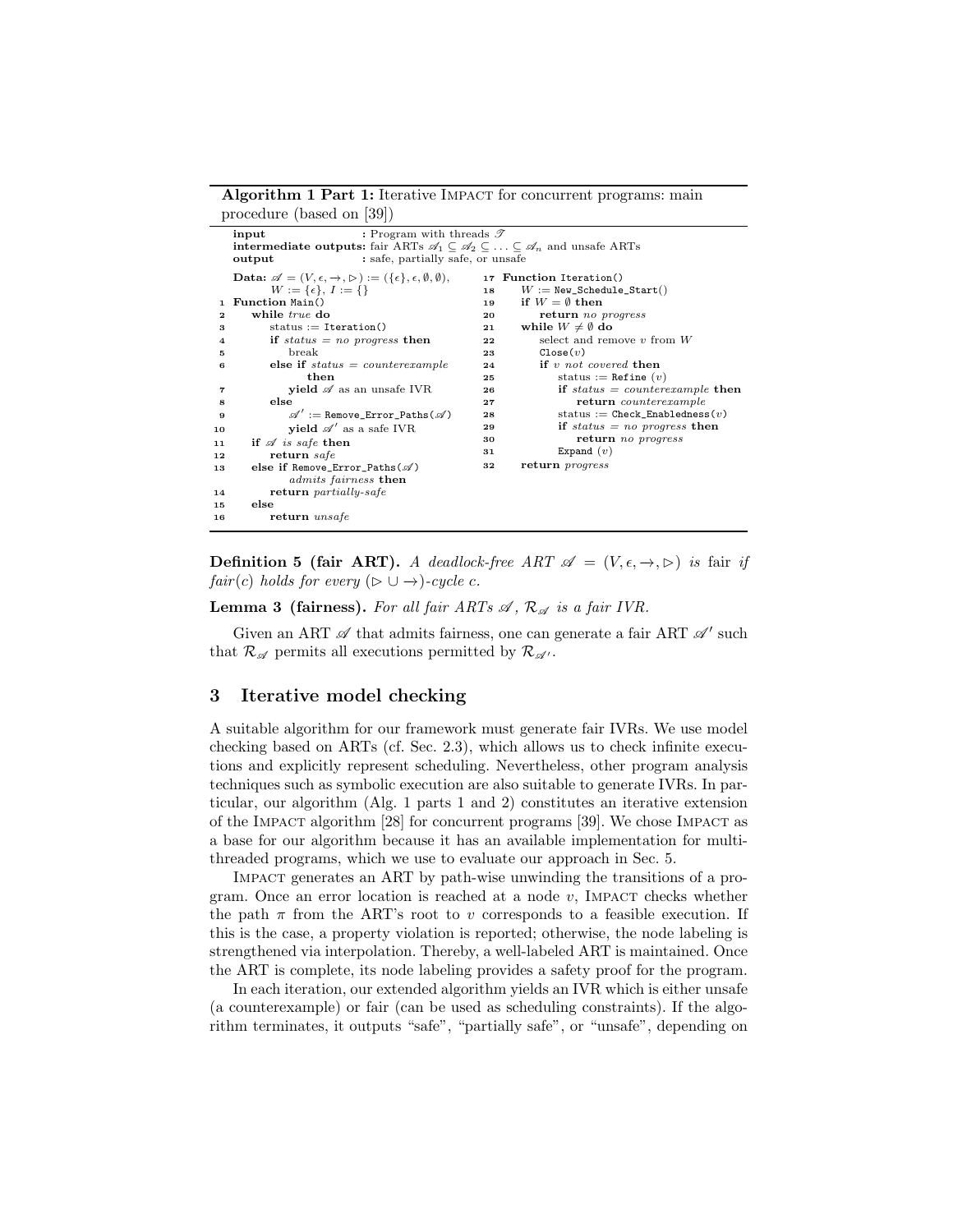#### Algorithm 1 Part 2: Iterative IMPACT for concurrent programs

<span id="page-7-0"></span>

|                | continued:                                                                     |    | 16 Function Backtrack $(v)$                                                     |
|----------------|--------------------------------------------------------------------------------|----|---------------------------------------------------------------------------------|
|                | 1 Function Check_Enabledness $(v)$                                             |    | $\pi := v_0 \xrightarrow{T_1, R_1} v_1 \dots \xrightarrow{T_n, R_n} v_n$        |
|                | $\pi := v_0 \xrightarrow{T_1, R_1} v_1 \dots \xrightarrow{T_n, R_n} v_n$       | 17 |                                                                                 |
| $\mathbf{2}$   |                                                                                |    | path from $\epsilon$ to $v$                                                     |
|                | path from $\epsilon$ to $v$                                                    | 18 | $i:=n-1$                                                                        |
| з              | if not may-block( $[v_{n-1}]$ ) $T_n$ then                                     | 19 | while $i \geq 0$ do                                                             |
| $\overline{4}$ | return <i>progress</i>                                                         | 20 | if $\exists T, v'_i, v_i \stackrel{T}{\longrightarrow} v'_i \notin \mathscr{A}$ |
| 5              | if $R_1 \wedge \ldots \wedge R_{n-1} \wedge \neg Guard(R_n)$ is                |    | $\wedge$ (Skip $(v_i, T) = false$ ) then                                        |
|                | unsat then                                                                     |    |                                                                                 |
| 6              | $\phi(v) := \phi(v) \wedge Guard(R_n)$                                         | 21 | add $v_i \stackrel{T}{\rightarrow} v'_i$ to $\mathscr A$                        |
| 7              | else                                                                           | 22 | $W := W \cup \{v'_i\}$                                                          |
| 8              | return Backtrack $(v)$                                                         |    | prune $\xrightarrow{T_{i+2}, R_{i+2}} v_{i+3} \dots$                            |
| 9              | <b>Function</b> $Close(v)$                                                     | 23 |                                                                                 |
| 10             | for all uncovered nodes w that have                                            |    | $\ldots \xrightarrow{T_n, R_n} v_n$ from $\mathscr A$                           |
|                | been created before v do                                                       | 24 | $\phi(v_{i+1}) := false$                                                        |
| 11             | if $I(w) = I(v) \wedge (\phi(v) \Rightarrow \phi(w))$                          | 25 | return progress                                                                 |
|                | $\land \forall c \in C_{\mathscr{A}}(v, w)$ . fair(c) then                     | 26 | $i := i - 1$                                                                    |
| 12             | $\triangleright := \triangleright \cup \{(v, w)\}\$                            | 27 | return no progress                                                              |
| 13             | $\triangleright := \triangleright \setminus \{(x, y) : v \rightsquigarrow y\}$ | 28 |                                                                                 |
|                | for T with $v \xrightarrow{T} v'$                                              |    | 29 Function Expand $(v)$                                                        |
| 14             |                                                                                |    |                                                                                 |
|                | and not $w \stackrel{T}{\longrightarrow} w'$ do                                | 30 | $T :=$ Schedule_Thread $(v)$                                                    |
| 15             | add $(v, T)$ to I                                                              | 31 | Expand_Thread $(T, v)$                                                          |
|                |                                                                                |    |                                                                                 |

<span id="page-7-3"></span><span id="page-7-2"></span><span id="page-7-1"></span>whether the program is safe under all, some, or no schedulers. Procedure  $Main()$ repeatedly calls  $Iteration()$  (line [3\)](#page-6-2), which, intuitively, corresponds to an execution of the original algorithm of [\[39\]](#page-17-4) under a deterministic scheduler. Iteration() (potentially) extends the ART  $\mathscr A$ . If no progress is made ( $\mathscr A$  is unchanged), the algorithm terminates (lines [12,](#page-6-3) [14,](#page-6-4) and [16\)](#page-6-5). Otherwise, an intermediate output is yielded: either  $\mathscr A$  as an intermediate output (line [7\)](#page-6-6) or  $\mathscr A$  with all previously found counterexamples removed, i.e., the largest fair ART that is a subgraph of  $\mathscr A$ , denoted by *Remove\_Error\_Paths()*.

Iteration() maintains a work list W of nodes v to be explored via  $Close(v)$ (Alg. 1 part [2\)](#page-7-0), which tries to find (as in [\[39\]](#page-17-4)) a node that covers v. In addition to the covering check of [\[39\]](#page-17-4), we check fairness, where  $C_{\mathscr{A}}(v, w)$  denotes all cycles that would be closed by adding the edge  $v \triangleright w$  (line [11](#page-7-1) of Alg. 1 part [2\)](#page-7-0). If such a node w is found, any thread T that is expanded at v but not at  $w$  (line [14](#page-7-2)) of Alg. 1 part [2\)](#page-7-0) must not be skipped at  $w$  by POR. Instead of expanding  $T$ instantaneously at w (as in [\[39\]](#page-17-4)), which would explore another schedule,  $T$  is added to the set I so that it can be explored in a subsequent iteration. If no covering node for  $v$  is found,  $v$  is refined, which returns *counterexample* if  $v$  has a feasible error path (line [25\)](#page-6-7). Otherwise (line [28\)](#page-6-8), Check Enabledness() (Alg. 1 part [2\)](#page-7-0) performs a deadlock check by testing whether the last action that leads to v is enabled in all states represented by the predecessor node. If not, deadlockfreedom is not guaranteed and  $Backtrack()$  tries to find a substitute node where exploration can continue.

The deterministic scheduler of *Iteration*() is controlled by  $New\_Scheduling$ - $Start()$  and  $Scheduler\_Thread()$ . The former selects a set of initial nodes for the exploration (line [18](#page-6-9) of Alg. 1 part [1\)](#page-6-1); the latter decides which thread to expand at a given node (line [30](#page-7-3) of Alg. 1 part [2\)](#page-7-0). We use a simple heuristic that selects the first (in breadth-first order) node which is not yet fully expanded and use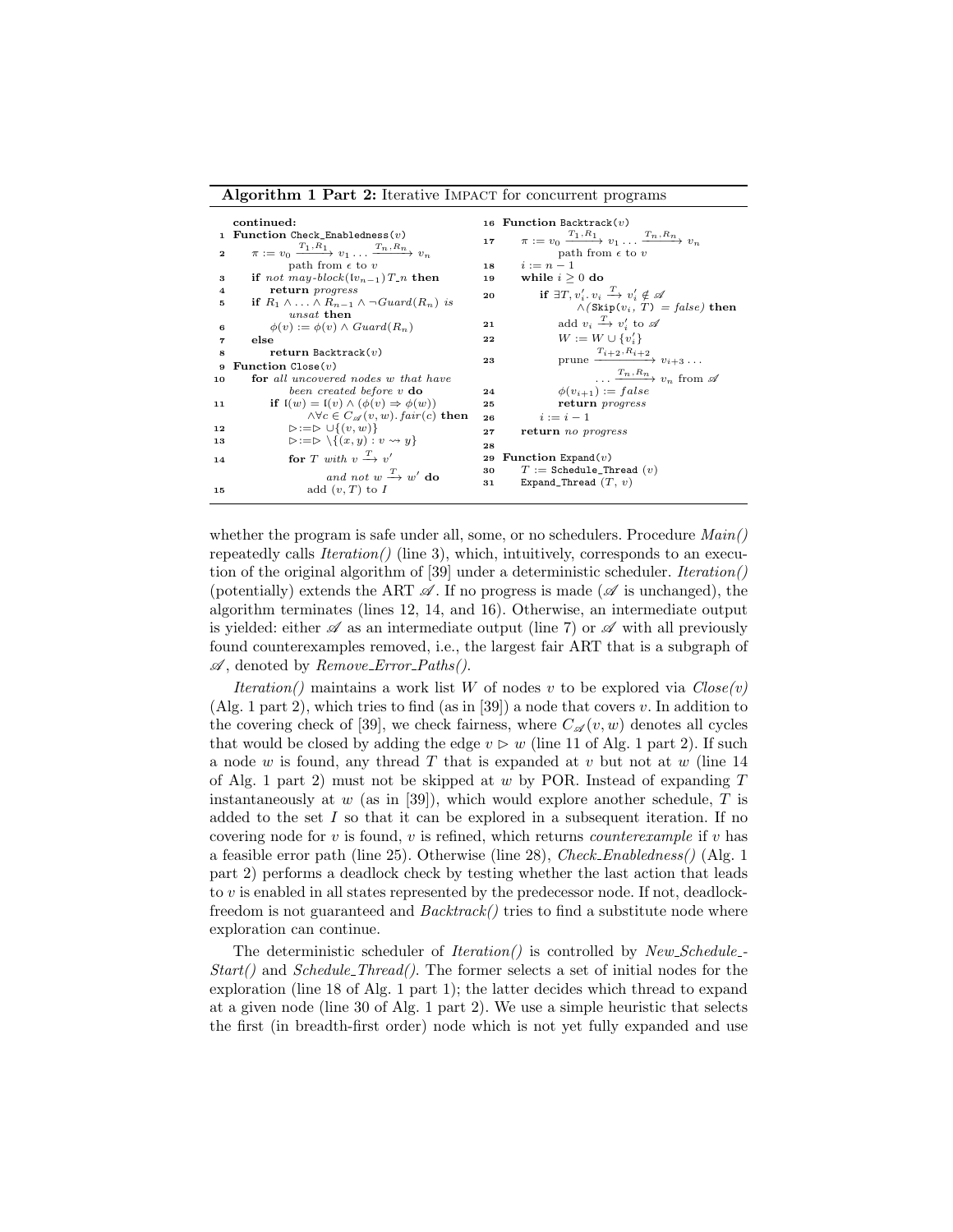<span id="page-8-2"></span>

a round-robin scheduler for Schedule Thread that switches to the next thread once a back jump occurs (e.g., the end of a loop body is reached). Additionally, Schedule\_Thread returns only threads that are necessary to expand at the given node after POR (cf.  $\mathcal{S}kip()$  [\[39\]](#page-17-4)). More elaborate heuristics are conceivable but out of the scope of this paper.

The correctness of Alg. 1 w.r.t. safety follows from the correctness of [\[28\]](#page-17-2) and [\[39\]](#page-17-4). Additionally, Alg. [1](#page-6-1) is also fair:

**Lemma 4 (fairness of Alg. 1).** Any safe ART  $\mathscr A$  generated by Alg. 1 is fair.

### 4 Partial-order reduction

A naive enforcement of the context switches at the relevant nodes of a safe IVR  $\mathcal{R}_{\mathscr{A}}$  would result in a strictly sequential execution of the transitions, foiling any benefits of concurrency. To enable parallel executions, we introduce program schedules that relax the scheduling constraints by means of partial-order reduction (POR). Note that this application of POR concerns the enforcement of scheduling constraints and occurs in addition to POR applied by our model checking algorithm when constructing an ART (cf. Sec. [3\)](#page-6-0). Nevertheless, dependency information that is used for POR during model checking can be reused so that redundant computations are avoided.

<span id="page-8-1"></span><span id="page-8-0"></span>The goal is to permit the parallel execution of independent transitions (in different threads) whose order does not affect the outcome of the execution represented by  $\mathscr A$  (i.e., the resulting traces are Mazurkiewicz-equivalent). Using traditional POR to construct such scheduling constraints poses two challenges: 1. Executions may be infinite, but we need a finite representation of scheduling constraints. 2. The control flow of an execution may be unpredictable, i.e., it is a priori unclear which scheduling constraints will apply. We solve issue [1](#page-8-0) by partitioning ARTs into sections and associate a finite schedule with every section. To address issue [2,](#page-8-1) we require that sections do not contain branchings (control flow and non-deterministic transitions).

Consider the program and corresponding ART in Fig. [2a.](#page-8-2) The if-statement of  $T_1$  is modeled as a separate read transition followed by a branching at node  $v_3$ . We define three section paths  $\pi_1 := \epsilon \to v_1 \to v_2 \to v_3$ ,  $\pi_2 := v_3 \to v_4 \to v_5$  $v_6 \to \epsilon$ , and  $\pi_3 := v_3 \to v_5 \to \epsilon$ . After  $\pi_1$  has been executed, a scheduler can distinguish the cases  $y = 0$  and  $y \neq 0$  and schedule  $\pi_2$  or  $\pi_3$  accordingly.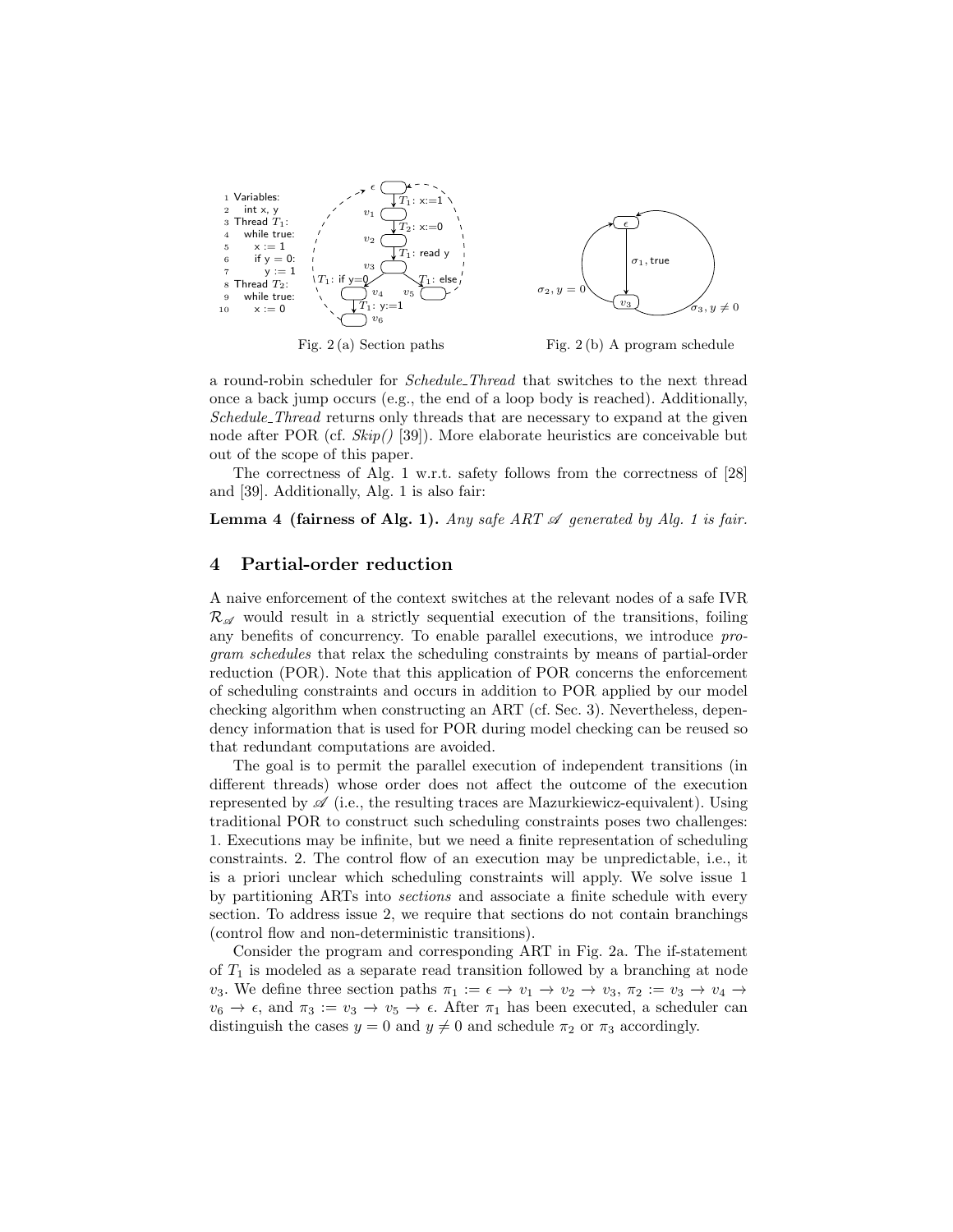Formally, a section path  $v_1 \stackrel{R_1}{\longrightarrow} \ldots \stackrel{R_n}{\longrightarrow} v_{n+1}$  corresponds to a branching-free path in an ART whose first transition may be guarded. A section path follows  $\rightarrow_{\mathscr{A}}$  edges, skipping covering edges  $\triangleright$ . The section schedule of a section path describes the Mazurkiewicz equivalence class of the contained transitions and is defined as the smallest partial order  $\sigma = (V_{\sigma}, \rightarrow_{\sigma})$  such that  $V_{\sigma} = \{e_1, \ldots, e_n\}$  and  $\rightarrow_{\sigma} \supseteq \{(e_i, e_j) : i < j \wedge R_i \nparallel R_j\}$ , where  $e_i, 1 \leq i \leq n$  is the occurrence of transition  $R_i$  at position i. The section schedule of  $\pi_1$  is  $({e_1, e_2, e_3}, {e_1, e_2}, (e_1, e_3))$ with  $e_1 \triangleq T_1$  : x:=1,  $e_2 \triangleq T_2$  : x:=0, and  $e_3 \triangleq T_1$  : read y.

A program schedule  $\Sigma$  comprises several section schedules.  $\Sigma$  is a labeled graph  $(V_{\Sigma}, \rightarrow_{\Sigma})$ . Each node  $v \in V_{\Sigma}$  is the start of a section path  $\pi$  in  $\mathscr{A}$ . Each edge is labeled with the section schedule of  $\pi$  and the guard  $Guard(R)$  of the first transition R in  $\pi$ . As  $\mathscr A$  is deadlock-free, there exists a thread T which is fully expanded at v in  $\mathscr A$  and we require that  $\Sigma$  likewise has outgoing edges at v labeled with  $T$  for each transition of  $T$  at v. Fig. [2b](#page-8-2) shows a program schedule for our example program.

A scheduler can enforce the scheduling constraints of a program schedule by picking a section schedule that matches the current execution prefix and scheduling an event whose predecessors (according to the section schedule) have already been executed. Hence, all independent events in a section can be executed concurrently without synchronization. All events of a section schedule have to appear before the first event of the next section schedule, so that the states reached between sections correspond to nodes of the program schedule.

A program schedule of an ART  $\mathscr A$  that admits fairness permits exactly those executions that correspond to a path in  $\mathscr A$  (modulo Mazurkiewicz equivalence). In particular, as Mazurkiewicz equivalence preserves safety properties [\[17\]](#page-16-1), only safe executions are permitted.

**Lemma 5 (correctness).** Let  $\mathscr A$  be an ART that admits fairness and  $\Sigma$  a program schedule for  $\mathscr A$ . All program executions induced by  $\Sigma$  are equivalent to an execution that corresponds to a path in  $\mathscr A$ .

## <span id="page-9-0"></span>5 Evaluation

In five case studies, we evaluate our iterative model checking algorithm and scheduling based on IVRs. We use the Impara model checker [\[39\]](#page-17-4), as it is the only available implementation of model checking for non-terminating, multi-threaded programs based on a forward analysis on ARTs we have found. Impara uses lazy abstraction with interpolants based on weakest preconditions. We extend the tool by implementing our algorithm presented in Sec. [3.](#page-6-0) Impara accepts C programs as inputs, however, some language features are not supported and we have rewritten programs accordingly.<sup>[3](#page-9-1)</sup> We refer to the (non-iterative) IMPARA

<span id="page-9-1"></span><sup>&</sup>lt;sup>3</sup> E.g., Pthread mutexes, some uses of the address-of operator, and reuse of the same function by several threads are not supported. We solve these issues by rewriting our benchmark programs so that Impara handles them correctly and their intuitive semantics is not changed. We will publish our modifications to Impara, including two bug fixes.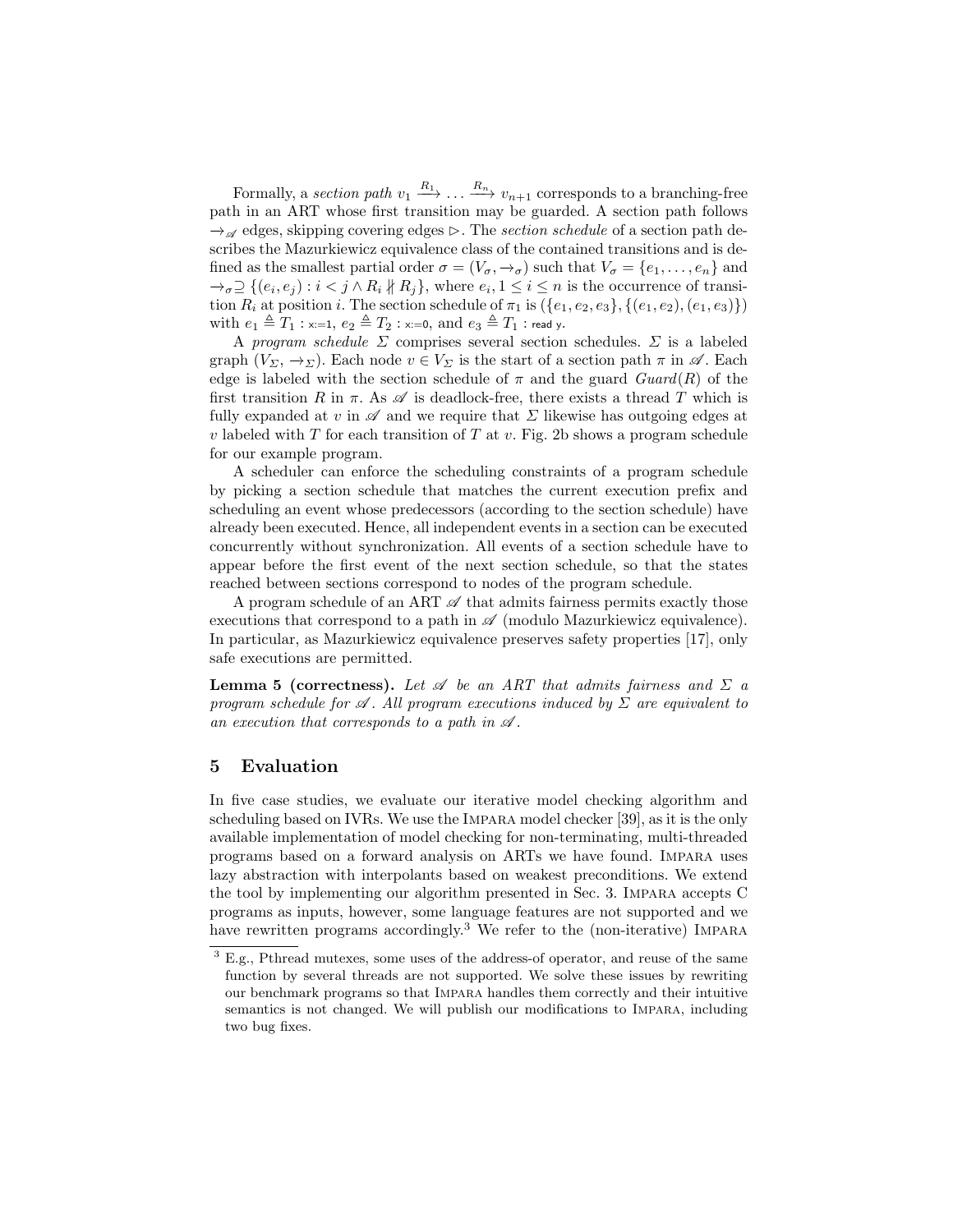tool as Impara-C (for complete verification) and to our extension of Impara with iterative model checking as IMPARA-IMC.

Based on the ARTs constructed by Impara, program schedules are generated automatically and encoded as vector clocks. We instrument the benchmark programs with a call-back to a specially designed user space scheduler directly before and after each access to a global variable. The result is a multi-threaded program that executes concurrent memory accesses according to a given program schedule. All experiments have been executed on a 4-core Intel Core i5-6500 CPU at 3.2 GHz. We report median values averaged over five runs.

#### 5.1 Infeasible complete verification

Even for a moderate number of threads, complete verification, i.e., verification of a program under all possible schedules and inputs, may be infeasible. In particular, Impara-C times out (after 72 h) on a corrected variant of the producer consumer problem (Fig. [1\)](#page-1-0) with four producers and four consumers. IMPARA-IMC produces the first IVR  $\mathcal{R}_1$  after 4:29:53 hours. A simplification of  $\mathcal{R}_1$  is depicted on the right; it covers



all executions in which the threads appear to execute their loop bodies atomically in the order  $T_1, T_2, \ldots, T_8$ . While the main bottleneck for IMPARA-C is state explosion and finding many coverings for different schedules, we observe that the main issue to produce  $\mathcal{R}_1$  is to find a single covering that comprises all threads, i.e., to find a fair cycle.

The subsequent IVRs  $\mathcal{R}_2, \ldots, \mathcal{R}_8$  are found much faster than the first IVR, after 19:31, 12:3, 6:13, 28:0, 9:25, 8:27, and 8:40 minutes. We stop the model checker after eight IVRs. According to our implementation of New Schedule Start() in Alg. [1,](#page-6-1) IVR  $\mathcal{R}_i$  permits, in addition to all executions permitted by  $\mathcal{R}_{i-1}$ , those executions in which the threads appear in the order  $T_i, T_1, \ldots, T_{i-1}, T_{i+1}, \ldots, T_8$ . Hence,  $\mathcal{R}_8$  gives the scheduler more freedom than  $\mathcal{R}_1$ , which may result in a better execution performance, e.g., because a producer which has its item available earlier does not have to wait for all previous producers.

#### <span id="page-10-0"></span>5.2 Deadlocks

A common issue with multithreaded programs are deadlocks, which may occur when multiple mutexes are acquired in a wrong order, as in the program on the

|                | 1 Thread $T_1$ :           |    | 8 Thread $T_2$ :           |
|----------------|----------------------------|----|----------------------------|
| $\overline{2}$ | while true:                | 9  | while true:                |
| 3              | lock(mutes1)               | 10 | lock(mutes2)               |
| $\overline{4}$ | lock(mutex2)               | 11 | lock(mutex1)               |
| 5              | execute_critical_section() | 12 | execute_critical_section() |
| 6              | unlock(mutex2)             | 13 | unlock(mutex2)             |
| $\overline{7}$ | unlock(mutex1)             | 14 | unlock(mutex1)             |
|                |                            |    |                            |

right, in which two threads use two mutexes to protect their critical sections. A deadlock is reached, e.g., when  $T_2$  acquires mutes directly after  $T_1$  has acquired mutex1. A monolithic verification approach would try to verify one or more executions and, as soon as a deadlock is found, report the execution that leads to the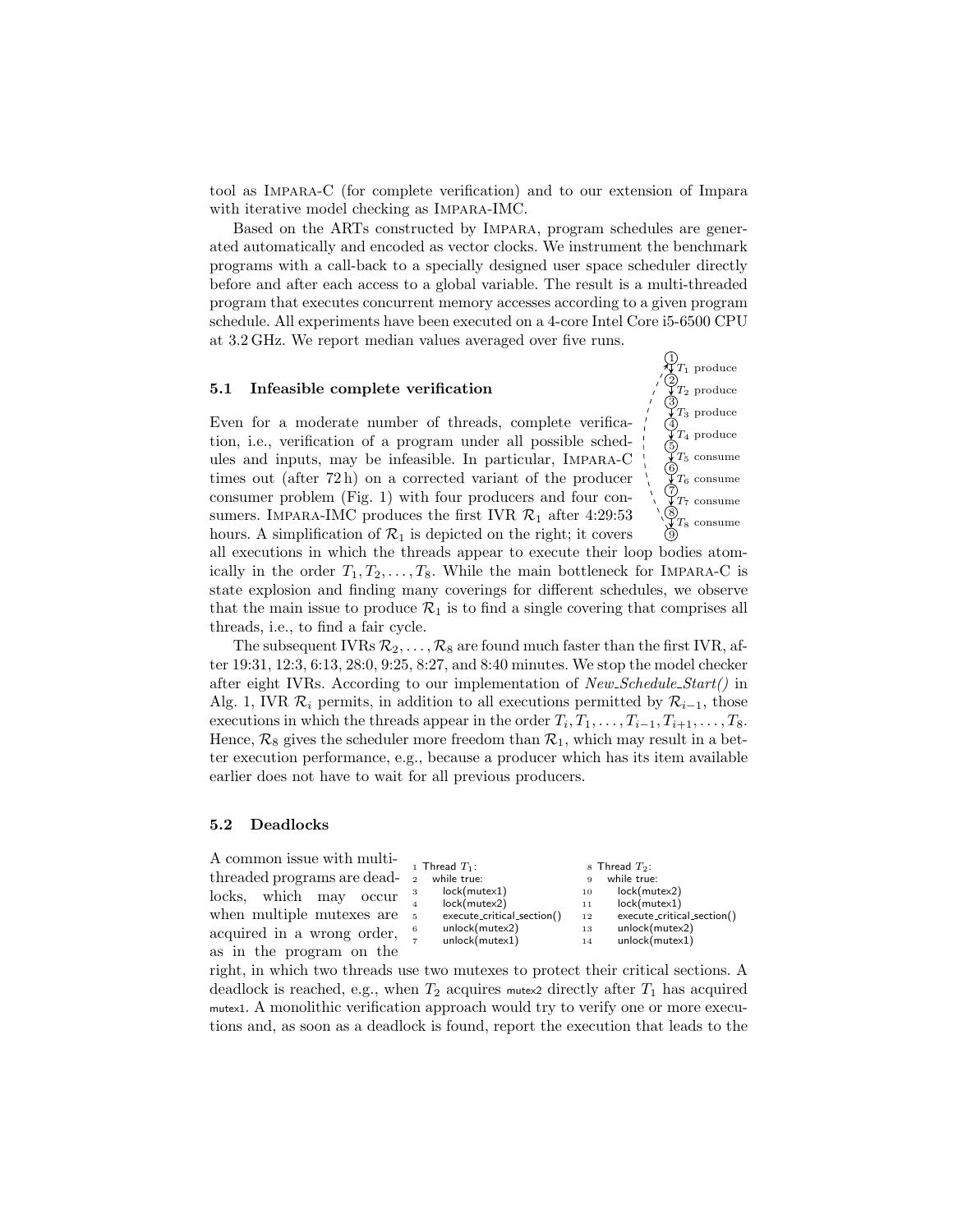deadlock as a counterexample. With manual intervention, this counterexample can be inspected in order to identify and fix the bug.

In contrast, Impara-IMC logs both safe and unsafe IVRs. The first IVR found in this example covers all executions in which Threads 1 and 2 execute their loop bodies in turns, with Thread 1 beginning. As expected, executing the program with enforcing the first program schedule never leads to a deadlock. Executing the uninstrumented program (without scheduling constraints) leads to a deadlock after only a few hundred loop iterations. Hence, IMC enables to safely use the program deadlock-free and without manual intervention.

#### 5.3 Race conditions through erroneous synchronization

|   | 1 Threads                       |    | 6 produce:                  |    | 12 consume:                    |
|---|---------------------------------|----|-----------------------------|----|--------------------------------|
|   | 2 $T_1$ : while true: produce() |    | 7 if buffer_is_not_full():  |    | $13$ if buffer_is_not_empty(): |
| 3 | $T_2$ : while true: produce()   | 8  | lock()                      | 14 | lock()                         |
|   | $T_3$ : while true: consume()   | 9  | assert buffer_is_not_full() | 15 | assert buffer_is_not_empty()   |
|   | $T_4$ : while true: consume()   | 10 | add_item()                  | 16 | remove_item()                  |
|   |                                 |    | unlock()                    |    | unlock()                       |

The above program shows a variant of the producer-consumer problem with two producers and two consumers which uses erroneous synchronization: both the produce and consume check the amount of free space without acquiring the mutex first. For example, a buffer underflow occurs if the buffer contains only one item and the two consumers concurrently find that the buffer is not empty; although the buffer becomes empty after the first consumer has removed the last item, the second consumer tries to remove another item.

The first IVR found by Impara-IMC is depicted simplified on the right. The simplification merges all individual edges of a procedure into a single edge, which is possible as Impara-IMC does not apply context switches inside of procedures during the first iteration. Since both procedures appear to be executed atomically, no asser-



tion violation is found during the first iteration. We ran the program with a program schedule corresponding to the first IVR. As expected, we have not observed any assertion violations.

#### <span id="page-11-0"></span>5.4 Declarative synchronization

Fig. [3](#page-12-0) shows an extension of a benchmark used in [\[15\]](#page-16-6), which is a simplified extract of the multi-threaded Frangipani file system. The program uses a timevarying mutex: depending on the current value of the busy bit, a disk block is protected by m busy or m inode. We want to evaluate whether we can use IMPARA-IMC to generate safe program schedules even if all mutexes are (intentionally) removed from the program.

For this purpose, we use a variant of the file system benchmark where all mutexes are removed and synchronization constraints are declared as assume statements, shown in Fig. [4.](#page-12-1) It is sufficient to assure for  $T_1$  that the block is written only if it is allocated, i.e., both inode and busy are true. For  $T_2$ , it is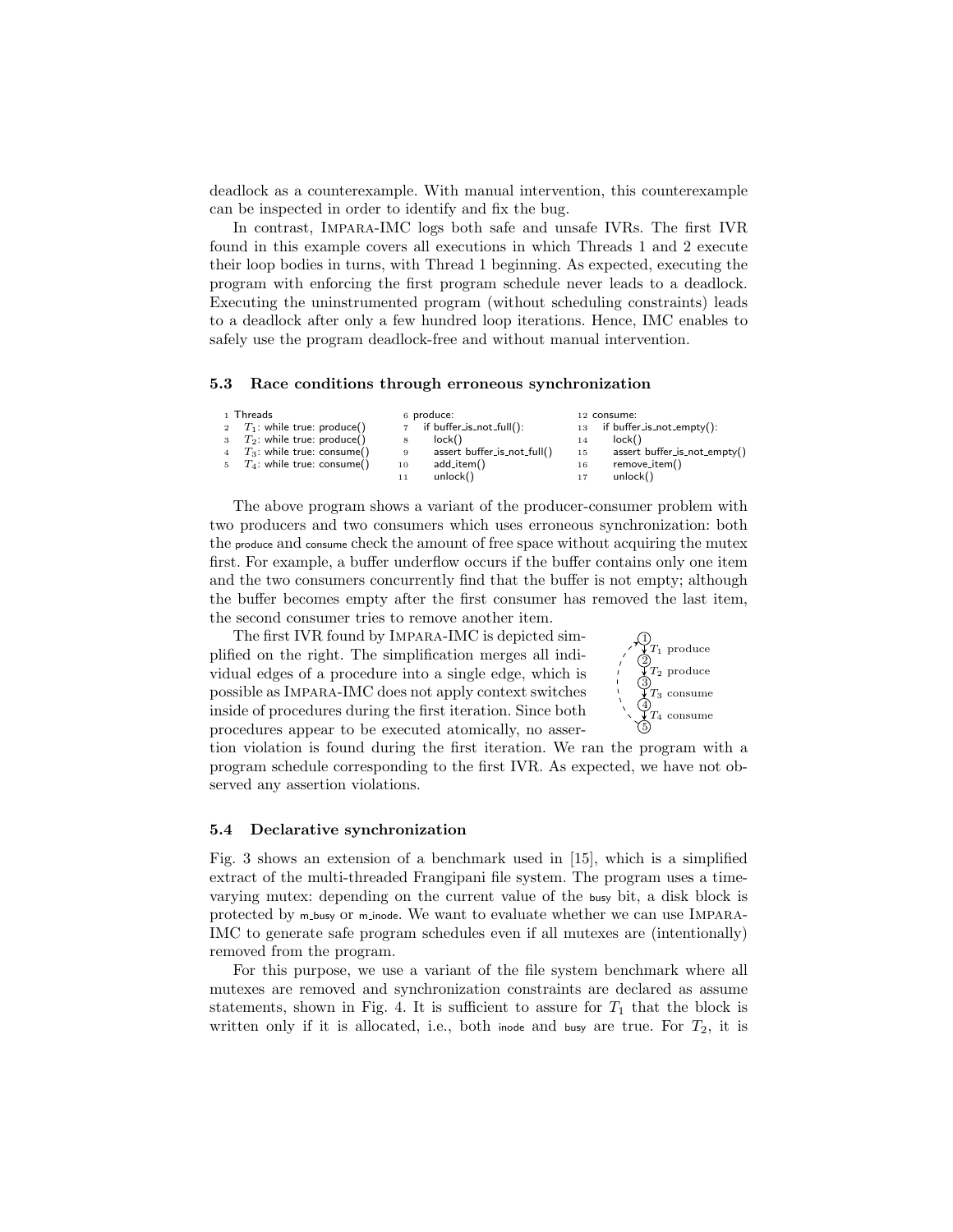<span id="page-12-0"></span>

| 1 Variables:<br>int block<br>$\overline{2}$<br>boolean busy<br>3<br>boolean inode<br>$\overline{4}$<br>mutex m_inode<br>5. | 9<br>10<br>11<br>12  | 8 Thread $T_1$ :<br>while true:<br>lock(m_inode)<br>if not inode:<br>$lock(m_busv)$ | 19<br>20<br>21<br>22 | 18 Thread $T_2$ :<br>while true:<br>$lock(m_busy)$<br>if not busy:<br>block $:= 0$ | 25<br>26<br>27<br>28 | 24 Thread $T_3$ :<br>while true:<br>$lock(m\_node)$<br>$lock(m_busy)$<br>inode $:=$ false |
|----------------------------------------------------------------------------------------------------------------------------|----------------------|-------------------------------------------------------------------------------------|----------------------|------------------------------------------------------------------------------------|----------------------|-------------------------------------------------------------------------------------------|
| $\tau$ Initially: inode = busy                                                                                             | 14<br>15<br>16<br>17 | unlock(m_busy)<br>$inode := true$<br>block $:= 1$<br>unlock(m_inode)                |                      |                                                                                    | 30<br>31             | unlock(m_inode)<br>$unlock(m_busy)$                                                       |

Fig. 3: The file system benchmark

<span id="page-12-1"></span>

|                | 1 Thread $T_1$ :      |    | 10 Thread $T_2$ : |    | 17 Thread $T_3$ :     |
|----------------|-----------------------|----|-------------------|----|-----------------------|
| 2              | while true:           | 11 | while true:       | 18 | while true:           |
| $\mathbf{3}$   | if not inode:         | 12 | if not busy:      | 19 | atomic-begin          |
| $\overline{4}$ | $busy := true$        | 13 | atomic-begin      | 20 | assume inode $=$ busy |
| $5^{\circ}$    | $inode := true$       | 14 | assume not busy   | 21 | $inode := false$      |
| 6              | atomic-begin          | 15 | block $:= 0$      | 22 | $busv := false$       |
| $\overline{7}$ | assume inode and busy | 16 | atomic-end        | 23 | atomic-end            |
| 8              | block $:= 1$          |    |                   |    |                       |
| $\overline{9}$ | atomic-end            |    |                   |    |                       |

Fig. 4: The file system benchmark with synchronization constraints in assume statements

sufficient to assure that the block is only reset if it is not busy, i.e.,  $busp = false$ . Finally, for  $T_3$ , it is necessary to assure that the block is deallocated only if it is already deallocated or fully allocated, i.e., inode = busy.

Running Impara-IMC on the file system benchmark without mutexes yields a first program schedule that schedules  $T_1$ ,  $T_2$ ,  $T_3$  repeatedly in this order, according to our simple heuristic for an initial IVR. However, although all executions permitted by this schedule are fair, the ifcondition of  $T_2$  always evaluates to false and  $T_2$  never per-

```
1 Thread T_2':
2 while true:
      atomic−begin
      assume not busy
      block := 06 atomic−end
```
forms useful work. To obtain a more useful schedule, we inform the model checker that the (omitted) else-branch of Thread  $T_2$  is not useful. We encode this information by inserting else: assume false. After simplifying the code, we obtain  $T_2^\prime$  as depicted on the right. For the updated code, Impara-IMC yields a first scheduler that schedules  $T_3$  before  $T_2$  before  $T_1$ , so that all threads perform useful work.

#### 5.5 Performance

Tab. [1](#page-13-0) shows the performance impact of enforcing IVRs on several correct programs. Each program is model-checked once until the first IVR (Impara-IMC) and once completely (Impara-C). As a baseline, the program is run without schedule enforcement (unconstrained). The first IVR is enforced without (Opt0), and with optimizations (Opt1, Opt2). Opt1 applies POR and omits operations on synchronization objects (mutexes, barriers).[4](#page-12-2) Opt2 uses, in addition to Opt1, longer section schedules (by replicating a section eight times) and

<span id="page-12-2"></span> As enforcing an IVR is redundant to synchronization over existing mutexes and barriers, omitting them is safe.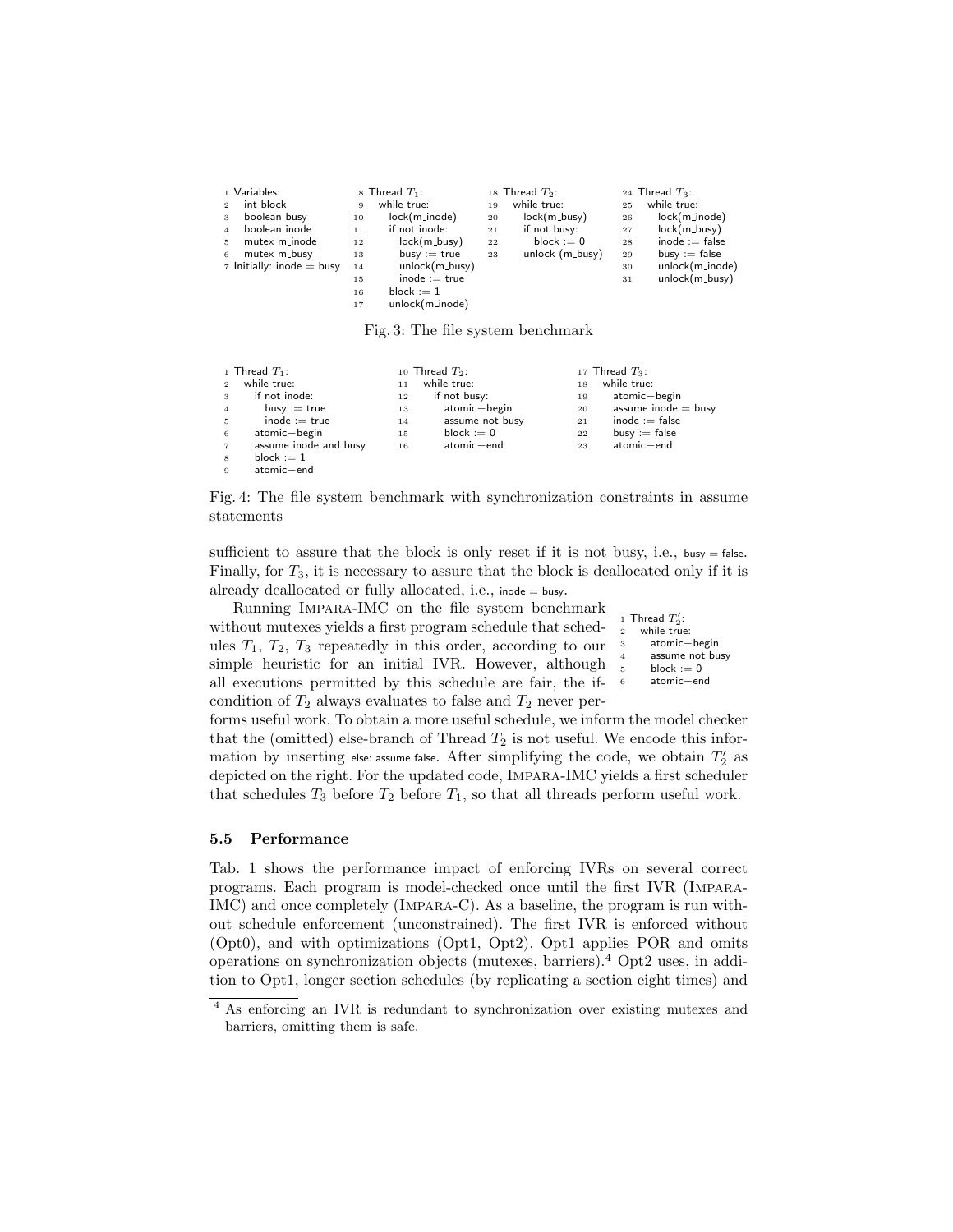<span id="page-13-0"></span>Table 1: Experimental results (to: timeout, rounded to full seconds) Performance is measured in number of useful (e.g., with a successful concurrent access such as a produced item) loop iterations within a time limit of 2 seconds.

|                                               | Model checking        | Performance (higher is better) |                            |           |                                             |                 |
|-----------------------------------------------|-----------------------|--------------------------------|----------------------------|-----------|---------------------------------------------|-----------------|
| Benchmark                                     | Time 1st IVR IMPARA-C |                                | Opt0                       |           | $Opt1$ $Opt2$ Unconstr.                     |                 |
| $ prod.-cons. 1p 1c $                         | $2m$ 0s               |                                |                            |           | to $(72h)$ 4864489 7466093 11370258 8199202 |                 |
| $ prod.-cons. 2p 2c $                         | $23\,\mathrm{m}$ 47s  |                                |                            |           | to $(72h)$ 3400187 5959041 8428598 11643208 |                 |
| $ {\rm prod.\text{-}cons. 4p 4c} 4h 29m 53s $ |                       |                                | to $(72h)$ 1327063 2576695 |           |                                             | 3676876 7210796 |
| double lock $1 \text{ ms}$                    | 0s                    | 0s                             |                            | 1845 1834 | 3217                                        | 1797            |
| file system                                   | 0s                    | 0s                             |                            |           | $3667 4877035 $ 6705672 23822129            |                 |
| barrier                                       | 1s <sup>1</sup>       |                                |                            |           | 4m 14s 1238720 8285228 14586849 1077907     |                 |

stronger partial-order reduction that identifies independent accesses to distinct indices of an array. Additionally, for the producer-consumer benchmark, we apply a compiler-like optimization, removing and reordering events to reduce the number of constraints.<sup>[5](#page-13-1)</sup> Both Opt1 and Opt2 enable the concurrent execution of more memory accesses, e.g., because the beginning of a critical section can already be executed before a thread arrives at a constrained access that has to wait. The schedules for each benchmark (Opt0–Opt2) are obtained from the first IVR. As all benchmarks use unbounded loops, we measure the execution time performance by counting useful (i.e., with a successful concurrent access such as a produced item) loop iterations and terminating the execution after 2 seconds.

We use the producer-consumer implementation (with correct synchronization and buffer size 1000) from SV-COMP [\[1\]](#page-16-7) (stack safe), modified with an unbounded loop and with 1, 2, and 4 producers and consumers. The double lock benchmark is a corrected version (lock operations in  $T_2$  reversed) of the deadlock benchmark (Sec. [5.2\)](#page-10-0), where the critical section is simulated by sleeping for 1 ms; the uncorrected version reached a deadlock after only 172 loop iterations. The file system benchmark from SV-COMP (time var mutex safe) is extended with a third thread and again with unbounded loops as in Sec. [5.4.](#page-11-0) The barrier benchmark uses two barriers to implement ring communication between threads.

As the model checking columns of Tab. [1](#page-13-0) show, Impara-IMC finds the first IVR often much faster than or at least as fast as it takes Impara-C for complete model checking; it can produce an IVR even for our largest benchmarks, where Impara-C times out. For a buffer size of 5, Impara-C can verify the producer-consumer benchmark even with eight threads but again, Impara-IMC is considerably faster in finding the first IVR. Subsequent IVRs were generated considerably faster than the first IVR, which might be caused by caching of facts in the model checker.

Somewhat surprisingly, some benchmarks are slower when executed unconstrained. We conjecture that this is caused by more memory accesses being executed in parallel under Opt2. In all but one cases, Opt2 is considerably faster

<span id="page-13-1"></span><sup>&</sup>lt;sup>5</sup> Opt2 follows a general algorithm, however we do not automate our implementation of Opt2, as it would be a large effort to implement compiler optimizations. Our implementation of Opt1 is automated.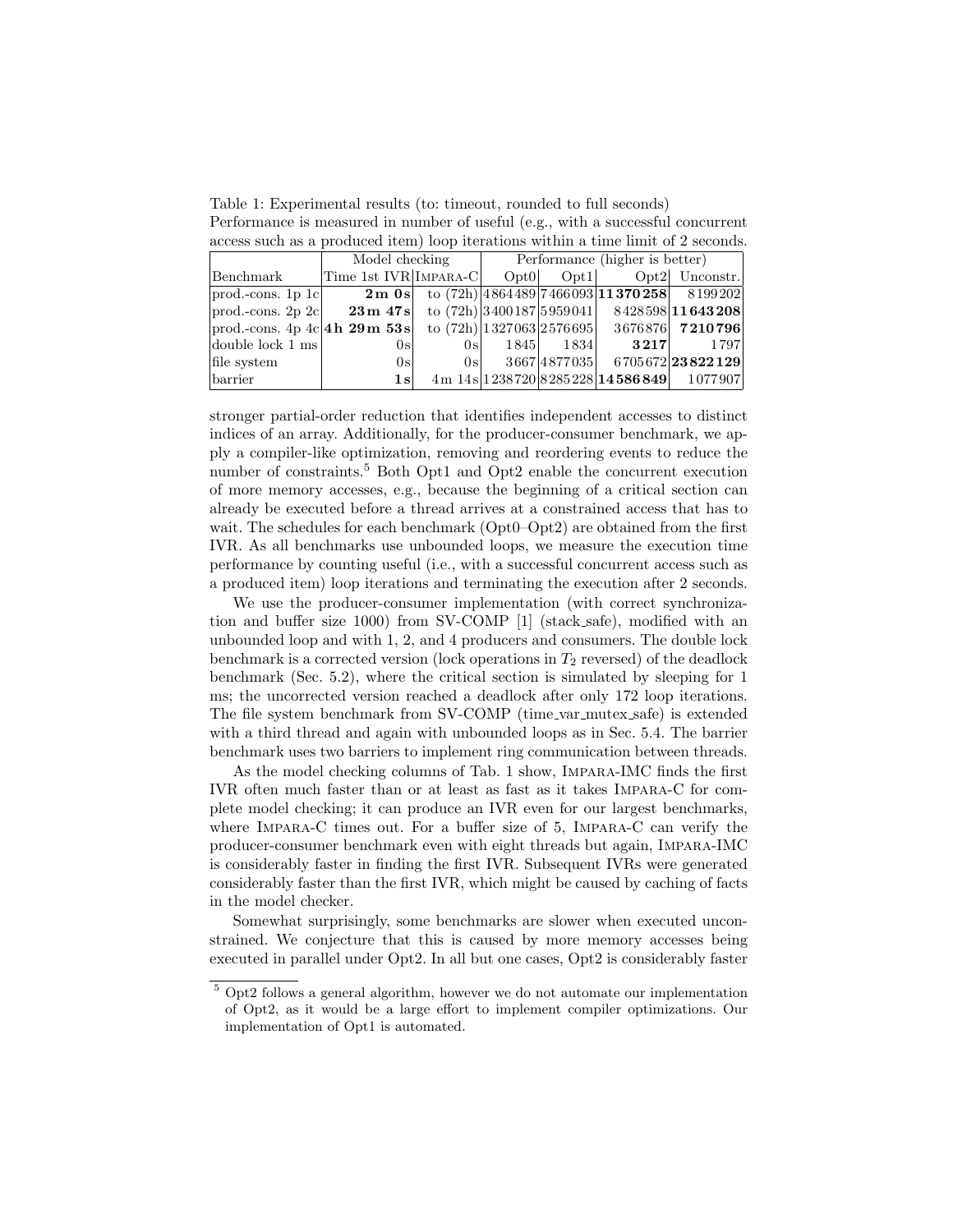than Opt1, which is considerably faster than Opt0. The highest overhead is observed for the file system benchmark, where Opt2 is about 3.5 times slower than the unconstrained execution. We conjecture that the high overhead here stems from an unequal distribution of loop iterations among threads, when executed unconstrained: the loop body of  $T_2$  was executed nearly 100 times more frequently than  $T_1$ , while it is shorter and probably faster. Opt0–Opt2 execute all threads nearly balanced. In addition to the Pthread barriers used in the barrier benchmark, we tried a variant with busy waiting barriers, where the unconstrained execution showed a performance of 13 567 135, which is still slower than Opt2. When the buffer size of the producer-consumer benchmark with eight threads is reduced to 5, the performance of unconstrained executions decreases to 3 240 136 compared to 3 392 111 with Opt2.

Even in repeated executions of the experiment, the unconstrained variant of double lock showed only "starving" executions in the sense that the second thread was never able to acquire the mutexes before the timeout of 2 seconds. Hence, the constrained executions improve on the operating system scheduler in terms of a balanced execution of all threads.

In order to compare to the enforcement of *input-covering schedules* [\[7\]](#page-16-8) (explained in Section [6\)](#page-14-0), we measure the overhead of our scheduler implementation on the pfscan benchmark used there. Pfscan is a parallel implementation of grep and uses 1 producer and 2 consumer threads to distribute tasks, consisting of reading and searching a file for a given query. As input, we use 8 files with  $100MB$  of random content each. We evaluate 4 different schedules<sup>[6](#page-14-1)</sup>, which show an overhead between 3% and 10% (with Opt2). Hence, IVRs can perform much better than input-covering schedules (60% overhead reported in [\[7\]](#page-16-8)).

## <span id="page-14-0"></span>6 Related work

Unbounded model checking [\[20,](#page-16-9)[39,](#page-17-4)[32](#page-17-5)[,18\]](#page-16-10) is a technique to verify the correctness of potentially non-terminating programs. In our setting, we deploy algorithms that use abstract reachability trees (ARTs) [\[21,](#page-16-4)[28,](#page-17-2)[39\]](#page-17-4) to represent the already explored state space and schedules, and perform this exploration in a forward manner. Instead of discarding an ART after an unsuccessful attempt to verify a program, we use the ART to extract safe schedules.

Conditional model checking [\[8\]](#page-16-11) reuses arbitrary intermediate verification results. In contrast to our approach, they are not guaranteed to prove the safety of a program that is functional under all inputs and does not enforce the preconditions (e.g., scheduling constraints) of the intermediate result.

Context bounding [\[36](#page-17-6)[,35,](#page-17-7)[31\]](#page-17-8) eases the model checking problem by bounding the number of context switches. It is limited to finite executions and unlike our approach, does not enforce schedules at runtime.

Automated fence insertion [\[13,](#page-16-12)[24,](#page-17-9)[2,](#page-16-13)[3](#page-16-14)[,26\]](#page-17-10) transforms a program that is safe under sequential consistency to a program that is also safe under weaker mem-

<span id="page-14-1"></span><sup>6</sup> As Impara cannot handle several features used by pfscan (such as condition variables, structs, and standard output), we manually generate initial IVRs.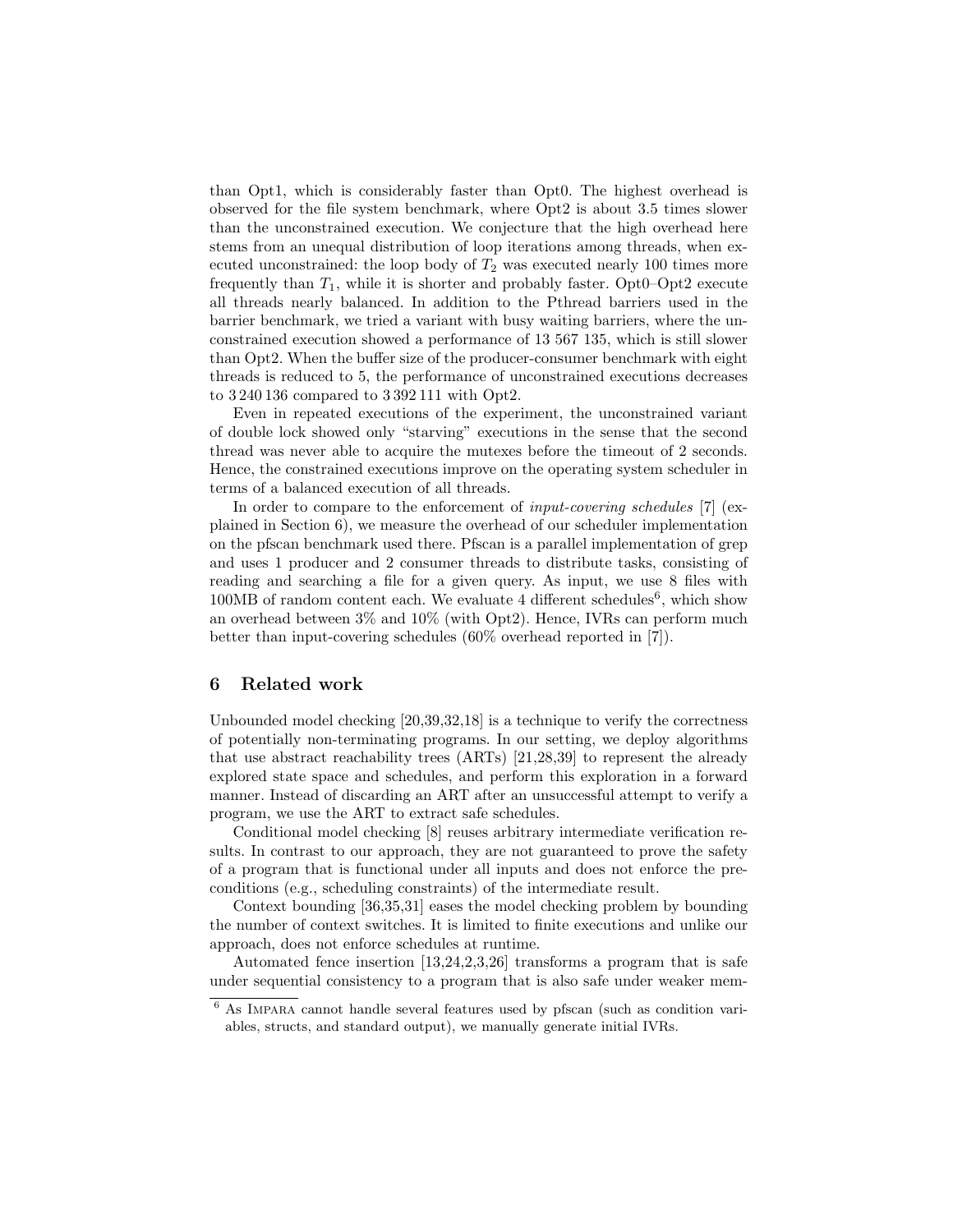ory models. While the amount of non-determinism in the ordering of events is reduced, non-determinism due to scheduling can not be influenced. Synchronization synthesis [\[19\]](#page-16-15) inserts synchronization primitives in order to prevent incorrect executions, but may introduce deadlocks.

Deterministic multi-threading (DMT) [\[4,](#page-16-16)[6,](#page-16-17)[7,](#page-16-8)[12,](#page-16-18)[11](#page-16-19)[,27,](#page-17-11)[30,](#page-17-12)[34\]](#page-17-13) reduces non-determinism due to scheduling in multi-threaded programs. Schedules are chosen dynamically, depending on the explicit input, and can not be enforced by a model checker. Nevertheless, there are combinations with model checking [\[11\]](#page-16-19) and instances which schedule based on previously recorded executions [\[12\]](#page-16-18).

We are aware of only one DMT approach that supports symbolic inputs [\[7\]](#page-16-8). Similar to our sections, bounded epochs describe infinite schedules as permutations of finite schedules. Via symbolic execution, an input-covering set of schedules is generated, which contains a schedule for each permutation of bounded epochs. As all permutations need to be analyzed (even if they are infeasible), state space explosion through concurrency is only partially avoided; indeed, the experimental evaluation shows that the analysis is infeasible even for five threads when the program has many such permutations. In contrast, we do not require race-freedom, use model checking, sections may contain multiple threads, omit infeasible schedules, and allow a safe execution from the first schedule on, i.e., an IVR can be considerably smaller than an input-covering set of schedules.

Deterministic concurrency requires a program to be deterministic regardless of scheduling. In [\[37\]](#page-17-14), a deterministic variant of a concurrent program is synthesized based on constraints on conflicts learned by abstract interpretation. In contrast to DMT, symbolic inputs are supported, however no verification of general safety properties is done and the degree of non-determinism is not adjustable, in contrast to IVRs.

Sequentialized programs [\[36,](#page-17-6)[25,](#page-17-15)[14](#page-16-20)[,22,](#page-16-21)[32,](#page-17-5)[33\]](#page-17-16) emulate the semantics of a multithreaded program, allowing tools for sequential programs to be used. The amount of possible schedules is either not reduced at all or similar to context bounding.

## 7 Conclusion

We present a formal framework for using IVRs to extract safe schedules. We state why it is legitimate to constrain scheduling (in contrast to inputs) and formulate general requirements on model checkers in our framework. We instantiate our framework with the Impact model checking algorithm and find in our evaluation that it can be used to 1. model check programs that are intractable for monolithic model checkers, 2. safely execute a program, given an IVR, even if there exist unsafe executions, 3. synthesize synchronization via assume statements, and 4. guarantee fair executions. A drawback of enforcing IVRs is a potential execution time overhead, however, in several cases, constrained executions turned out to be even faster than unconstrained executions.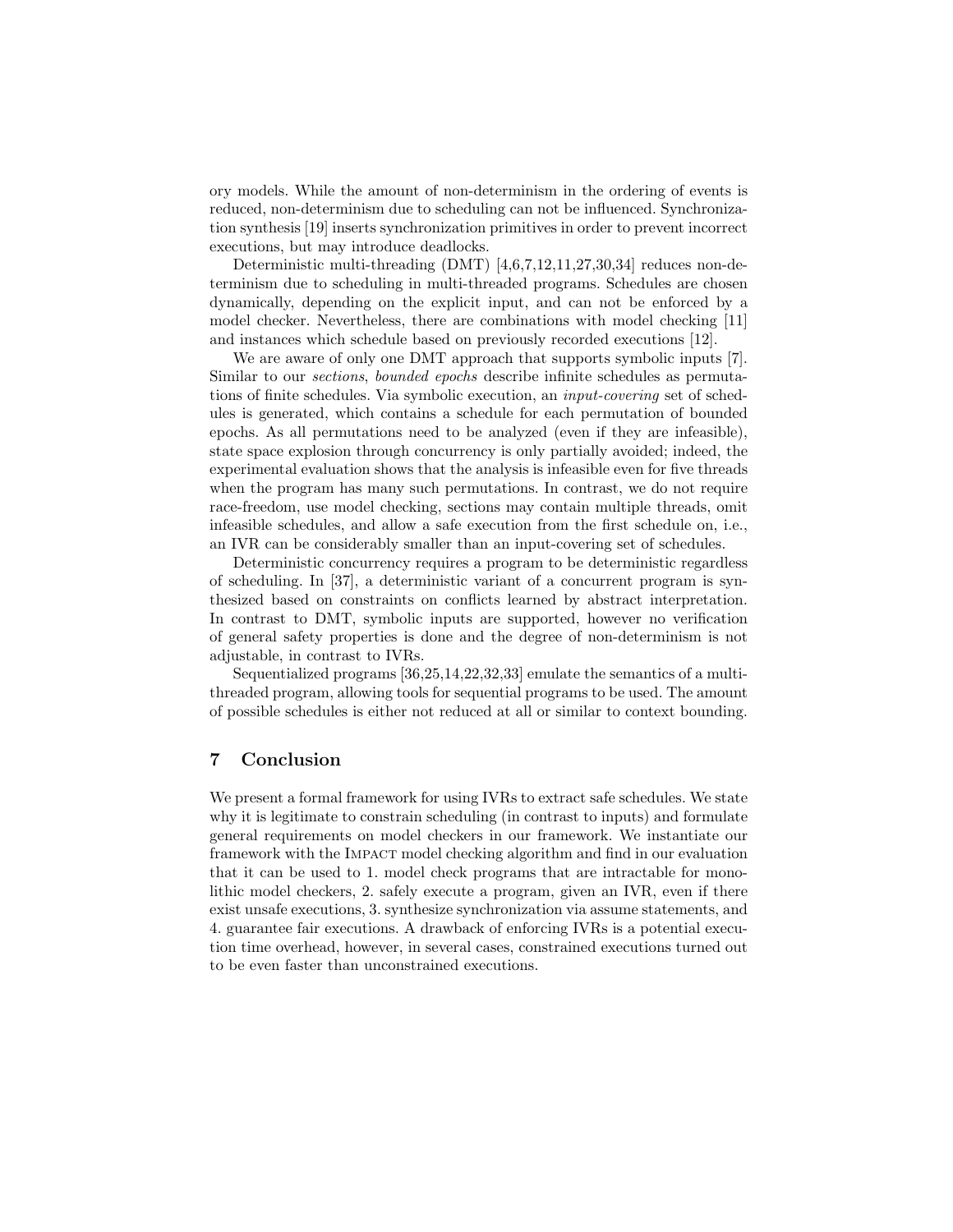## References

- <span id="page-16-7"></span>1. Benchmark suite of the competition on software verification (SV-COMP). [https:](https://github.com/sosy-lab/sv-benchmarks) [//github.com/sosy-lab/sv-benchmarks](https://github.com/sosy-lab/sv-benchmarks)
- <span id="page-16-13"></span>2. Abdulla, P.A., Atig, M.F., Chen, Y., Leonardsson, C., Rezine, A.: Counter-example guided fence insertion under TSO. In: TACAS. Springer (2012)
- <span id="page-16-14"></span>3. Abdulla, P.A., Atig, M.F., Chen, Y., Leonardsson, C., Rezine, A.: Memorax, a precise and sound tool for automatic fence insertion under TSO. In: TACAS. LNCS, Springer (2013)
- <span id="page-16-16"></span>4. Aviram, A., Weng, S., Hu, S., Ford, B.: Efficient system-enforced deterministic parallelism. In: OSDI. USENIX Association (2010)
- <span id="page-16-3"></span>5. Baier, C., Katoen, J.P.: Principles of model checking. MIT Press (2008)
- <span id="page-16-17"></span>6. Bergan, T., Anderson, O., Devietti, J., Ceze, L., Grossman, D.: Coredet: a compiler and runtime system for deterministic multithreaded execution. In: ASPLOS. ACM (2010)
- <span id="page-16-8"></span>7. Bergan, T., Ceze, L., Grossman, D.: Input-covering schedules for multithreaded programs. In: OOPSLA (2013)
- <span id="page-16-11"></span>8. Beyer, D., Henzinger, T.A., Keremoglu, M.E., Wendler, P.: Conditional model checking: a technique to pass information between verifiers. In: FSE. ACM (2012)
- <span id="page-16-5"></span>9. Beyer, D., Keremoglu, M.E.: Cpachecker: A tool for configurable software verification. In: CAV. LNCS, vol. 6806, pp. 184–190. Springer (2011)
- <span id="page-16-0"></span>10. Clarke, E.M., Grumberg, O., Minea, M., Peled, D.: State space reduction using partial order techniques. STTT 2(3) (1999)
- <span id="page-16-19"></span>11. Cui, H., Simsa, J., Lin, Y., Li, H., Blum, B., Xu, X., Yang, J., Gibson, G.A., Bryant, R.E.: Parrot: a practical runtime for deterministic, stable, and reliable threads. In: SOSP. ACM (2013)
- <span id="page-16-18"></span>12. Cui, H., Wu, J., Gallagher, J., Guo, H., Yang, J.: Efficient deterministic multithreading through schedule relaxation. In: SOSP. ACM (2011)
- <span id="page-16-12"></span>13. Fang, X., Lee, J., Midkiff, S.P.: Automatic fence insertion for shared memory multiprocessing. In: ICS. ACM (2003)
- <span id="page-16-20"></span>14. Fischer, B., Inverso, O., Parlato, G.: Cseq: A concurrency pre-processor for sequential C verification tools. In: ASE. IEEE (2013)
- <span id="page-16-6"></span>15. Flanagan, C., Freund, S.N., Qadeer, S.: Thread-modular verification for sharedmemory programs. In: ESOP. LNCS, Springer (2002)
- <span id="page-16-2"></span>16. Flanagan, C., Godefroid, P.: Dynamic partial-order reduction for model checking software. In: POPL. ACM (2005)
- <span id="page-16-1"></span>17. Godefroid, P.: Partial-Order Methods for the Verification of Concurrent Systems - An Approach to the State-Explosion Problem, LNCS, vol. 1032. Springer (1996)
- <span id="page-16-10"></span>18. Günther, H., Laarman, A., Sokolova, A., Weissenbacher, G.: Dynamic reductions for model checking concurrent software. In: VMCAI. LNCS, Springer (2017)
- <span id="page-16-15"></span>19. Gupta, A., Henzinger, T.A., Radhakrishna, A., Samanta, R., Tarrach, T.: Succinct representation of concurrent trace sets. In: POPL. ACM (2015)
- <span id="page-16-9"></span>20. Henzinger, T.A., Jhala, R., Majumdar, R.: Race checking by context inference. In: PLDI. ACM (2004)
- <span id="page-16-4"></span>21. Henzinger, T.A., Jhala, R., Majumdar, R., Sutre, G.: Lazy abstraction. In: POPL. pp. 58–70. ACM (2002)
- <span id="page-16-21"></span>22. Inverso, O., Tomasco, E., Fischer, B., La Torre, S., Parlato, G.: Bounded model checking of multi-threaded C programs via lazy sequentialization. In: CAV. Springer (2014)